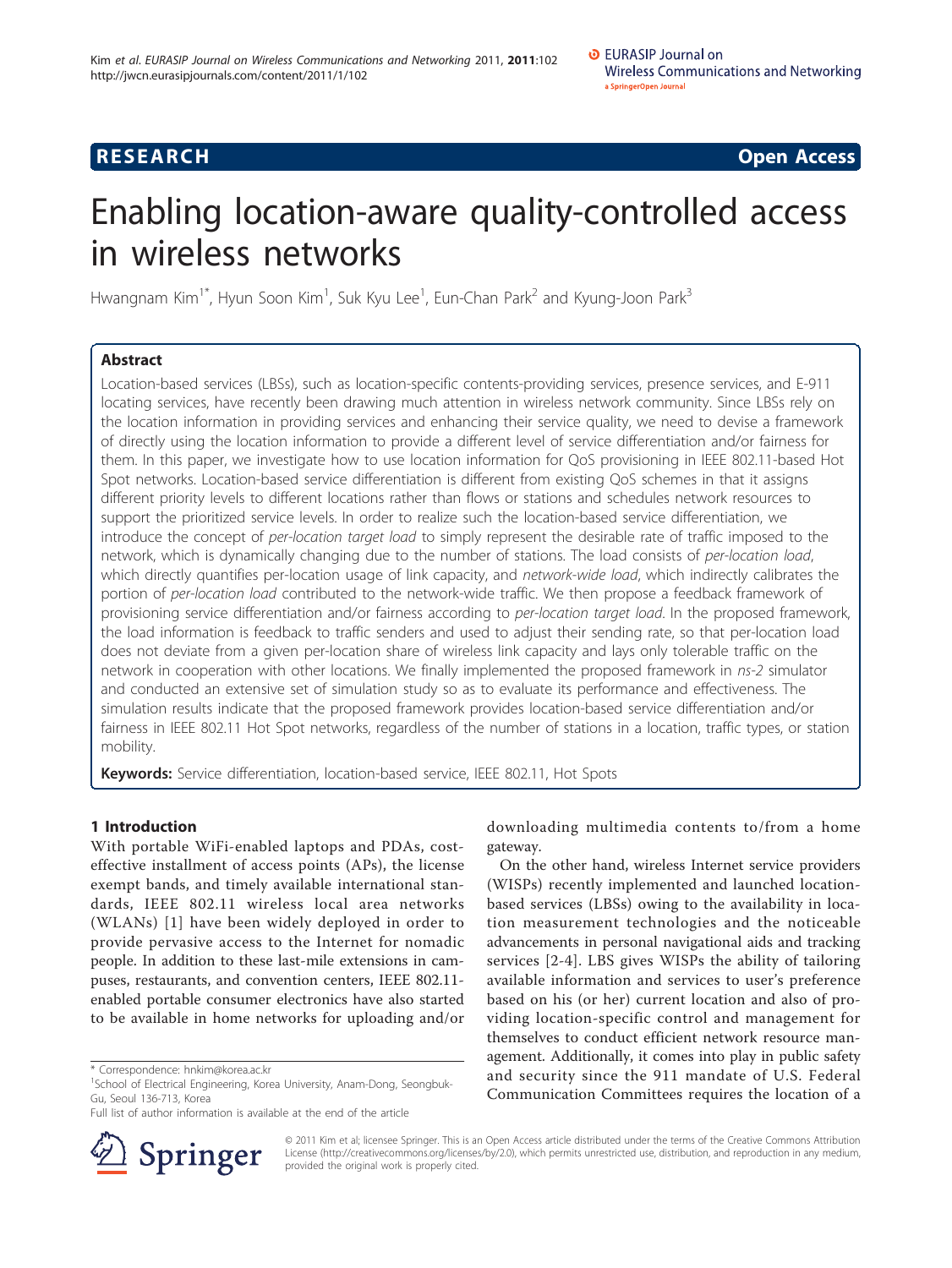wireless station should be available for emergency call dispatchers [\[5\]](#page-17-0). LBSs are usually deployed in an integrated framework of positioning technology, personal devices of displaying geographic information, and location-specific information system in order to support various types of applications (available at a designated location). Based on the framework, LBS (i) enables users to pinpoint their current position in a new area into which they move or to search geographical information in the position; (ii) personalizes information, contents, or services according to users' interest; (iii) provides a list of local service providers for users according to their location, e.g., private location, home location, or work location, so that they can choose one of them giving most economic rate for voice or data service, i.e., at rate, special, and discount rate;  $(i\nu)$  assists users to determine most appropriate communication access technology, such as cellular, WiFi, WiMAX, or BlueTooth;  $(v)$  identifies emergent events or users in danger or disseminates crucial events to all the people in the proximity and then provides the relevant safety services and information; (vi) provides privileged access to keep track of friends, family members, or employees moving in a fleet. Considering LBSs directly use location information and also require different levels of quality of services (QoS), we need to use the location information in LBS frameworks in order to provide QoS for LBSs, instead of just resorting to any existing per-flow or per-station QoS-provisioning scheme [\[6](#page-17-0)-[24](#page-18-0)].

In this paper, we propose a framework of service differentiation to support LBSs in IEEE 802.11-based Hot Spot networks. For example, if we assume that a conference or class room is equipped with a Wi-Fi AP to let all the participants to share presentation or class materials, which usually covers a few tens of square meters, then a presenter or instructor gives a presentation with his handheld Wi-Fi devices (such as PDA or notebook), whose traffic is upload traffic to a web disk (or a cyber bulletin board) and attendants or students listen to the presentation with their devices, whose traffic is download traffic from the disk. In this configuration, upload and download traffic are decided by the location at the room. Note that the position for the presenter or instructor is usually in the front area of the location. Since this kind of configuration can be possible wherever the position determines the traffic direction and quality, we need to devise location-aware service differentiation scheme for Hot Spot networks.<sup>a</sup> Note that since the techniques for identifying a correct position achieve 90% of accuracy within roughly 2 m [[25](#page-18-0)], LBSs and their differentiations need to realized with the same accuracy, and Hot Spot networks, which usually covers a few tens of square meters, are large enough to accommodate those differentiations.

Even though there are some solutions to support QoS, such as IEEE 802.11e [\[24](#page-18-0)], they are not appropriate for the service differentiation for LBSs, i.e., provisioning different level of service qualities according to user's current location, since they just focus on per-flow or per-station QoS enforcement without considering and exploiting location information. within a LBS framework, Therefore, we need to take a departure from the per-flow or per-station QoS-provisioning schemes (which are explained in Section 2) and then propose a new aspect of service differentiation, location-aware QoS provisioning, in IEEE 802.11 Hot Spot networks. In other words, we propose to assign per-location priority (or weight) instead of per-station or per-flow to the traffic, regardless of the number of stations at a location, traffic types, station mobility, or wireless link status. The proposed scheme operates in what follows. It first partitions the AP coverage into several locations, various from a single point to a region<sup>b</sup>, and then assigns a different weight to each location. Then, AP continuously keeps track of load (network-wide and subnetwork-wide) and feedbacks the information to traffic senders. Traffic senders then adjust their sending rate according to the delivered load information. Note that traffic senders are assumed to be TCP senders in this paper, but if traffic senders can use some feedback control function, then the proposed scheme can be applied to them also. We implemented the framework in  $ns-2$  simulator and carried out an extensive set of simulations to evaluate its performance with respect to service differentiation. The simulation results indicate that the framework provides perlocation service differentiation and fairness, regardless of the number of stations per region, station mobility, traffic types, wireless link errors, and any combination thereof. Note that the AP is assumed to know all the stations' positions within its coverage. This is possible with GPS or any other positioning device and/or infrastructure. In the cases where GPS is unavailable, we can estimate the direction and position of transmitting node since we have some techniques for estimating them. The standard way of doing this is by using more than one directional antenna [\[26](#page-18-0)]. Specifically, the direction of incoming signals is determined from the difference in their arrival times at different elements of the antenna. To the best of our knowledge, this is the first attempt to exploit location information to provide a service differentiation in IEEE 802.11-based Hot Spot networks. We believe that the proposed scheme is very appropriate for providing a QoS scheme for LBSs in wireless networks and also used to extend previous per-flow or per-station QoS frameworks.

The rest of the paper is organized as follows. We first summarize previous work related to LBSs and the service differentiation schemes devised in WLANs in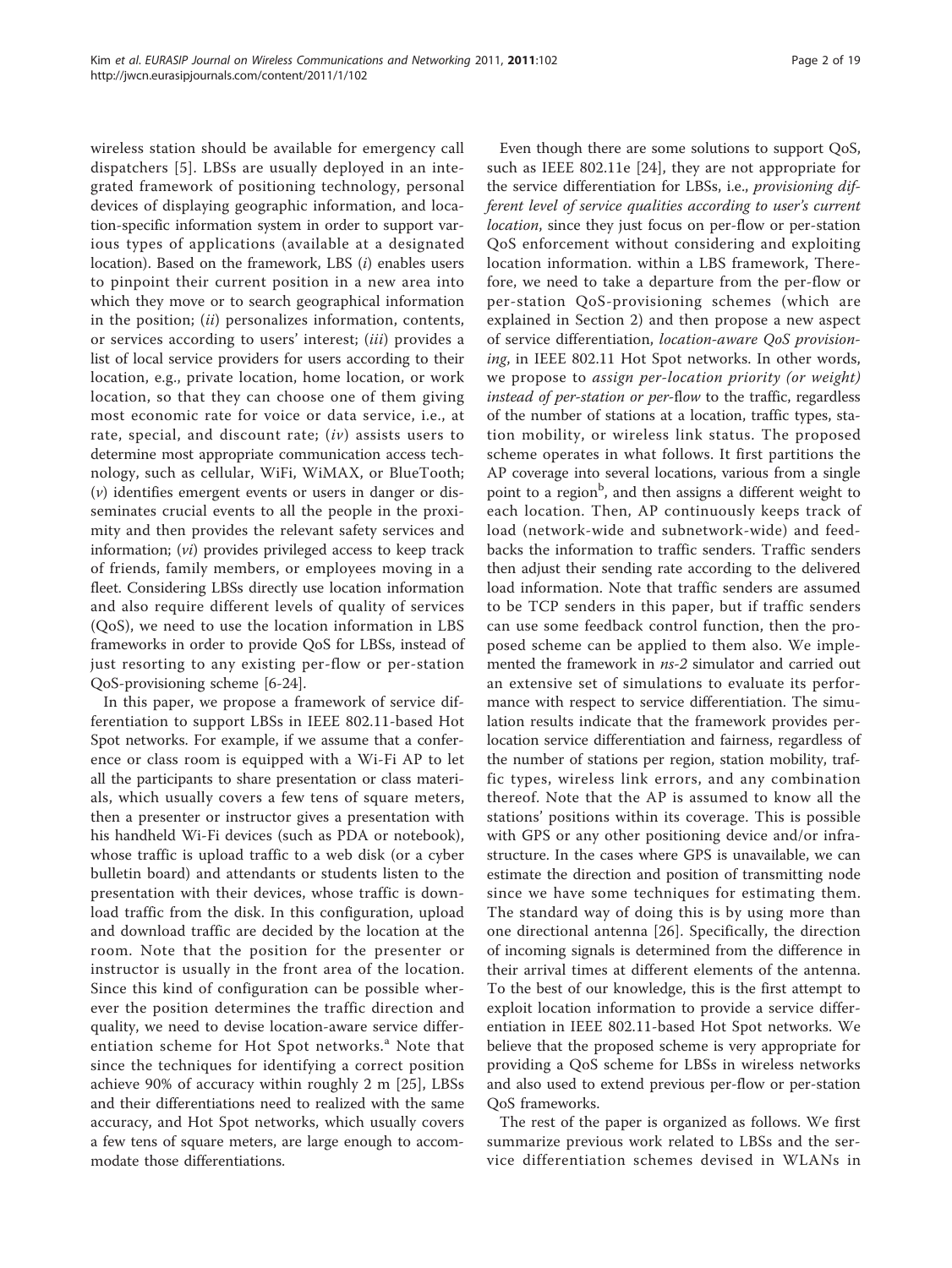Section 2 and then we explain the motivation for this work with an example in Section 3. We propose a framework of QoS provisioning in Section 4, validate the framework in Section 5, and present the simulation results in Section 6. Finally, we conclude the paper with Section 7.

# 2 Related work

In this section, we summarize LBSs and QoS-provisioning schemes in WLANs prior to proposing a locationbased service differentiation scheme. As for service differentiation, we include work that deals with fairness among wireless stations as a sub-category of service differentiation since the fairness scheme can be extended to provide weighted-fairness with acceptable modification and the weighted-fairness scheme can be regarded as a kind of service differentiation.

# 2.1 Location-based services

Once the first commercial LBSs were launched in Japan by KDDI in 2001, mobile network service providers have started to pay much attention to exploiting geographical information to provide users with services tailored to their specific location or to assist them to achieve their objective at the location [\[27](#page-18-0)] (e.g., traffic routing). Additionally, since the E-911 mandate obliges cellular service providers to be able to pinpoint the source of emergency call [[5\]](#page-17-0), many researches and developments have been made to realize LBSs.

In overall, LBS relies on an integrated framework of positioning technologies, coordinate system, geographic information system, and applications. Among those constituents, improving positioning technologies in perspective of the quality of positioning (the accuracy of localization) have been addressed with high priority and then a city-wide framework of provisioning locationbased applications and services, such as LoCation Service (LCS), navigation services, intelligent traffic alerts, tracking, pinpointing child's location, and local map provisioning have been dealt with much attention in the community [[2-4](#page-17-0)]. Noticeable point is that these research and developments are guided by the international standard organization, such as ITU-the 3rd Generation Partnership Project (3GPP) [[28\]](#page-18-0), ITU-the 3rd Generation Partnership Project 2 (3GPP2) [[29\]](#page-18-0), Open Mobile Alliance (OMA) [\[30](#page-18-0)], and Internet Engineering Task Force (IETF) [[31](#page-18-0)].

As mentioned earlier, LBS can be successfully implemented and deployed with the following principal attributes. Firstly, the positioning technologies have been playing a key role to realize LBS and have been proposed in various ways. We can estimate one person's current location based on  $(i)$  a combination of previously known locations, moving speed, and an identified course; (ii) pre-established base station coordinates or cell ID (base station ID); (iii) a trilateration based on signal strength, time of arrival, and angles of arrival analysis;  $(iv)$  a Global Navigation Satellite System, such as global positioning system (GPS), assisted-GPS (A-GPS), and Galileo System. Secondly, in addition to these positioning technologies, location management has also been developed in cellular networks to support paging, roaming, and handover. Thirdly, both the positioning and location management are carried out within a coordinate system. We have a number of coordinate systems, e.g., universal transverse Mercator (UTM), military grid reference system (MGRS), National Grid Systems, Irish National Grid, and any other global or local coordinate system [\[32](#page-18-0)]. Fourthly, the geographic information system (GIS), which is an information system that processes geographic data, plays also important role in deploying LBSs since many features of GIS should be used to enhance service quality of current LBSs or develop more advanced LBSs [\[33\]](#page-18-0). Lastly, we should develop various applications to which LBSs are applied to (i) smart communication, which chooses an appropriate access technology available in a specific location and/or suitable to satisfying delay or throughput constraints for communication services, *(ii)* efficient fleet control and management which locates and keeps track of mobile vehicles and their performance at regular intervals, (iii) intelligent navigation system which allows mobile vehicles to avoid traffic congestion and to warn of diversions, traffic accidents, and any other emergent situation,  $(iv)$  enhanced safety and security, which saves people from emergent accidents, weather, and natural disaster, and  $(v)$  location-dependent entertainments which are location-based directory services, peer-to-peer contents sharing localized to a certain area, locationspecific instant personal messaging, and etc [\[34\]](#page-18-0). We do not discuss aforementioned issues further since they are out of scope of this paper,

Remark: Most of the previous work do not directly address the quality of services (QoS), but instead, resort to existing research that partially deals with QoS provisioning within its target system, such as network, operating, multi-media, and real-time system. However, considering that every LBS exploits location information, has different requirements, and processes location itself as one of attributes to define the services, we need to directly use location information within a LBS framework in order to provide location-based service differentiation.

#### 2.2 Service differentiation in WLANs

In this section, we succinctly explain previous work to provide fairness and/or service differentiation in IEEE 802.11-operated WLANs.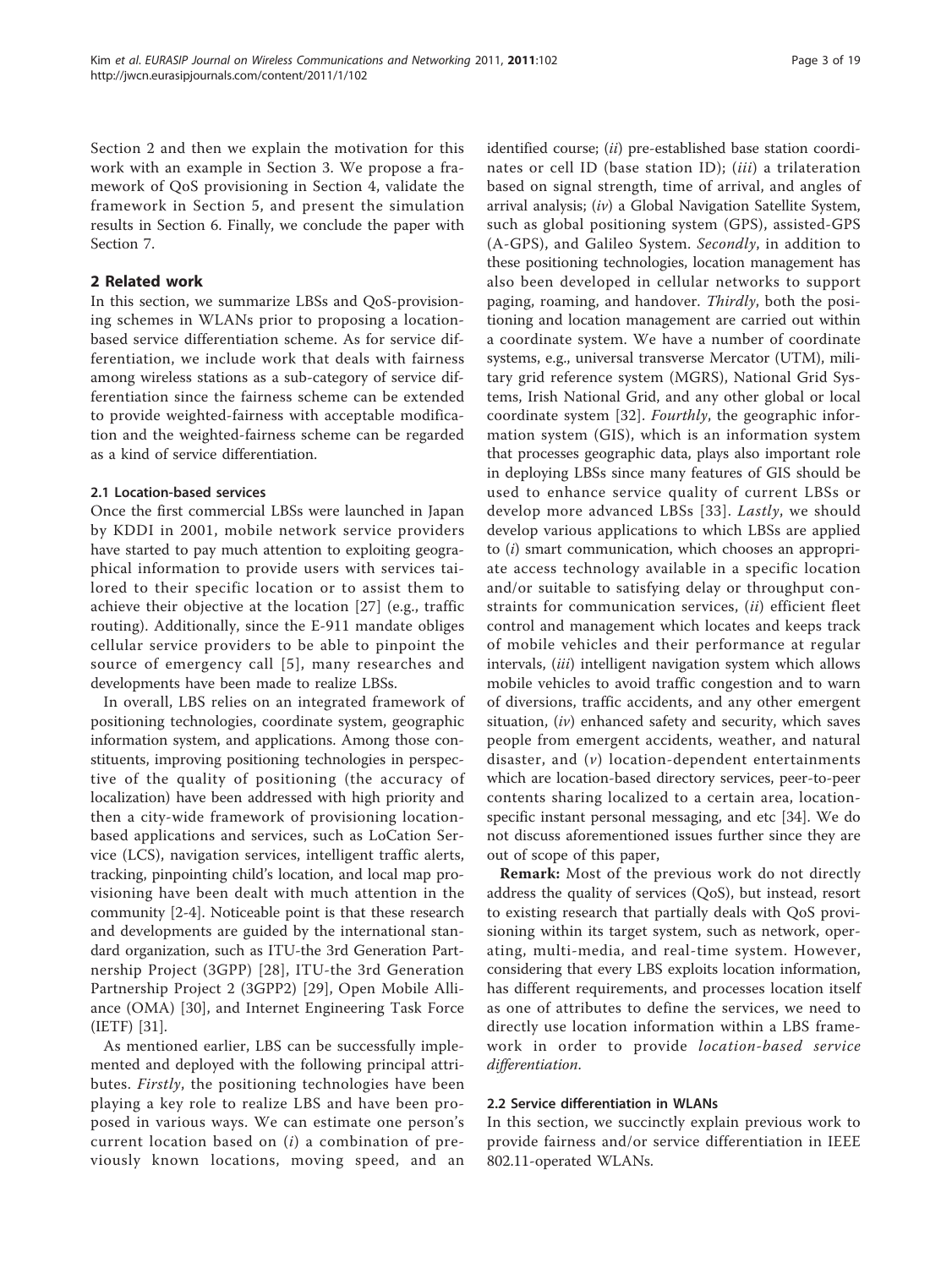<span id="page-3-0"></span>As the first category of service differentiation or fairness, there are some schemes that directly control TCP congestion window size so as to mitigate the unfairness issue of TCP in IEEE 802.11 MAC protocol [[6,7\]](#page-17-0). Pilosof et al. [[6](#page-17-0)] have exhibited that the AP in a Hot Spot network favors uplink TCP flows more than downlink TCP flows and its buffer capacity affects the fairness among stations, and then proposed the solution that the AP directly manipulates the advertised TCP window size included in TCP acknowledgment (ACK) packets passing through it. Lee et al. have proposed the solution of extending the idea in [[6](#page-17-0)] in the way that AP modifies advertised TCP window size by reflecting a maximally achievable TCP window size into the computation of advertised window size in addition to inspecting current buffer availability [\[7](#page-17-0)].

As the second category, queue management schemes have been proposed to address the fairness in IEEE 802.11 WLAN [\[8-12\]](#page-17-0). The approach presented by Wu et al. is to carry out per-flow scheduling at the AP in the way that it distinguishes data queue type from ACK queue type and computes to use optimal scheduling probability for each flow queue [[8](#page-17-0)]. Similarly, Lin et al. have proposed to use a queue management scheme where AP maintains virtual per-flow queue and makes separate packet-dropping probability based on each queue length [[9\]](#page-17-0). Ha et al. have presented a dual queue scheme, one of which is used for TCP data and the other is for TCP ACK. The scheme schedules each queue with different scheduling probability to achieve per-flow fairness [[10\]](#page-17-0). Gong et al. have proposed to employ SPM-AF (selective packet marking scheme with ACK filtering) scheme and combine it with LAS (least attained service) scheduling [[11\]](#page-17-0). This approach focuses on assuring per-flow fairness by giving much service opportunity to downlink TCP data packets; the AP removes redundant ACK packets belonging to the same connection when they arrive in the queue. Nicola et al. mitigates the unfairness problem by implementing a token-bucket-based rate-limiter in the AP. The limiter controls the rate of aggregate uplink traffic in the manner that it provides fairness between downlink and uplink TCP flows [\[12\]](#page-17-0).

As the last category, there exists some solutions that directly differentiate channel access schemes [[13](#page-18-0),[14\]](#page-18-0). Leith et al. employed the service differentiation scheme of IEEE 802.11e [[24](#page-18-0)] to achieve the fairness. In the scheme, a different set of inter-frame space, contention window size, and transmission opportunity (TXOP) is specified and applied to TCP data and ACK packets [[13](#page-18-0)]. Bruno et al. have exploited frame bursting to improve TCP fairness between uplink and downlink flows and to maximize channel utilization. In the approach, AP is able to transmit multiple frames in a burst, whose size is adjusted based on the collision probability monitored in the AP [[14](#page-18-0)]. Additional schemes of supporting the fairness among sending and receiving stations directly manage MAC parameters in [[15](#page-18-0)-[17](#page-18-0)]. The approach in [\[15\]](#page-18-0) mitigates the unfairness by reducing the chances of transmission for the sending stations in the way of increasing the minimum contention window size. The downlink compensation access (DCA) algorithm in [[16\]](#page-18-0) gives higher priority to the AP with smaller inter-frame space. In the proposed method of [[17\]](#page-18-0), each sending station defers its access based on the next packet information.

Remark: As mentioned in Section 1, the scheme that we propose in this paper has a different aspect from aforementioned methods in that it assigns a different priority (weight) to a different location according to the required service quality, instead of flow and station. The proposed scheme can also resolve in part the unfairness between uploading and downloading stations, and additionally, it can be incorporated into any service differentiation scheme aforementioned.

# 3 Motivation: location-aware service differentiation

Before we propose the framework for provisioning location-aware QoS, we demonstrate that the current IEEE 802.11-based Host Spot networks are inappropriate for supporting location-based service differentiations.

Suppose we have the network presented in Figure 1 where Region-1 has one station, which is denoted by DN STS and carries out bulk download with FTP traffic, and Region-2 has another station, which is denoted by DN STS and also generates download FTP traffic during the whole time of [0s, 160s]. Additionally, the Region-1 comes to have the third station at the instant of 40s, which is denoted by UP STS and active to conduct upload FTP traffic during the next 80s. The main problem that we address in the paper is how to

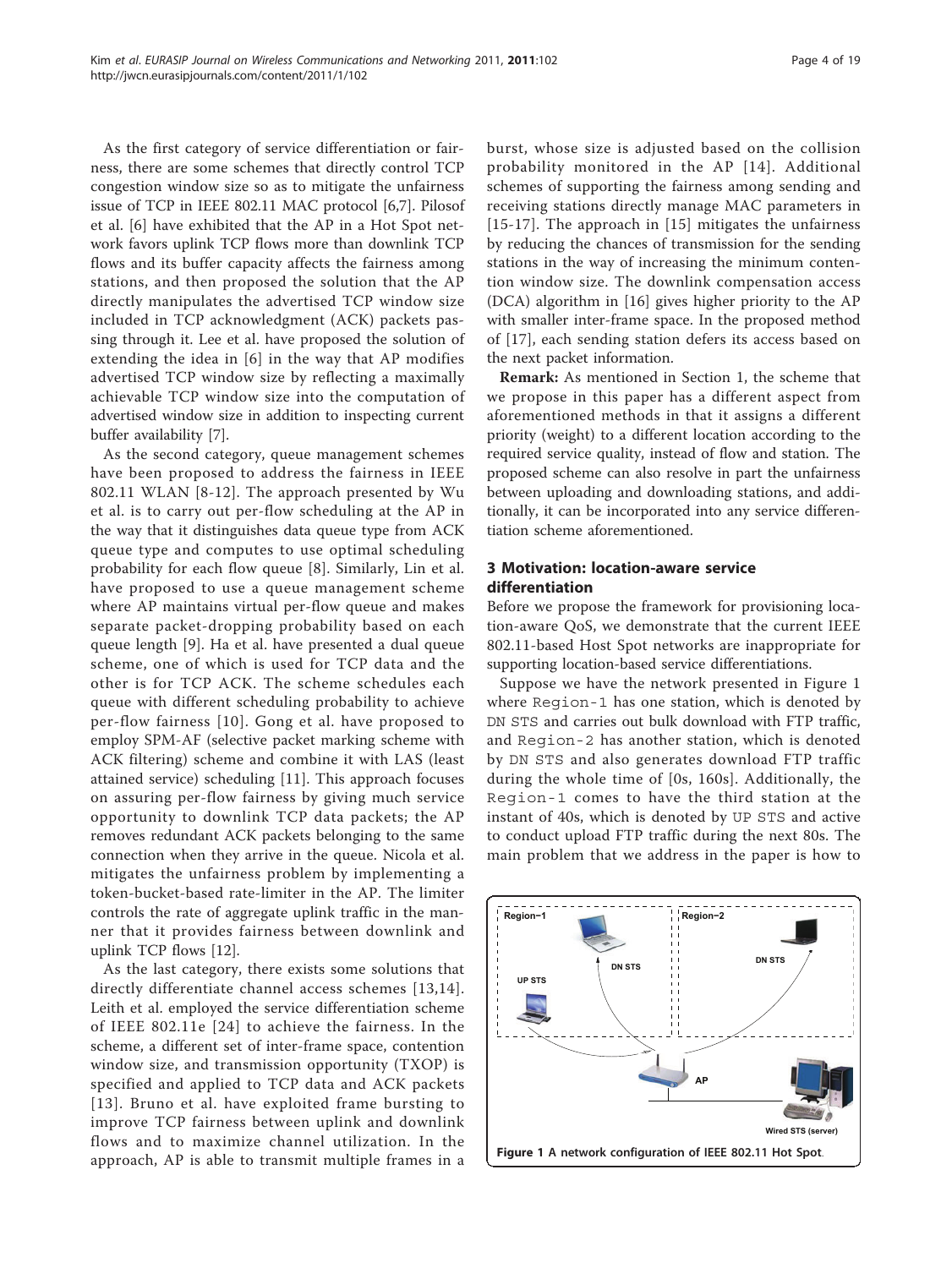<span id="page-4-0"></span>serve an equal amount of data delivery service to Region-1 and Region-2 or to give a higher priority to the station at Region-2 than any station at Region-1, regardless of the number of stations per region, traffic types generated at each station, station mobility, or wireless link errors. Therefore, if we let the aggregate throughput at Region-1 equal to that at Region-2, we can give a higher priority to DN STS at Region-2 than any other station at Region-1 and also achieve fairness between two regions. Note that "the aggregate throughput" means the summed result of all the throughput achieved at each station in the same region. Figure 2 presents the results obtained when we use existing IEEE 802.11 MAC protocol. From the figure, we observe the followings. Firstly, IEEE 802.11 DCF cannot guarantee any service differentiation nor fairness even among stations. Specifically, we observed  $(i)$  in the period of [0s, 40s], each region has only one station active, and DN STS at Region-1 uses 2.16 Mb/s while DN STS at Region-2 does 2.06 Mb/s; (ii) in the period of [40s, 120s] when UP STS appears at Region-1, the throughput of DN STS at Region-1 is degraded to 0.73 Mb/s while that of DN STS at Region-2 is decreased to 0.97 Mb/s, but UP STS at Region-1 gains the higher throughput of 2.76 Mb/s; (iii) in the last period of simulation, which is [120s, 160s], DN STS at Region-1 uses 2.74 Mb/s while DN STS at Region-2 does 1.64 Mb/s. Secondly, IEEE 802.11 based network imposes unfairness on downloading stations (two DN STSs) compared to uploading station (UP STS) due to TCP-driven unfairness exaggerated with IEEE 802.11 DCF [\[35-37](#page-18-0)]; Lastly, there is no locationbased service differentiation. Note that the aggregate throughput of Region-1, which is the summed throughput of two stations, is 3.49 Mb/s, but that of Region-2, which is simply the throughput of DN STS, is 0.97 Mb/s (during the period of [40s, 120s]).



# 4 Service differentiation algorithm based on perlocation load

In order to compute the portion of link capacity assignable to each location for location-based service differentiation, we introduce per-location target load. The load represents a desirable degree of traffic that a designated location imposes to the network (to the AP); it is used to match the aggregate input rate across all the stations in the location with the given portion of link capacity previously assigned to the location. Note that the "aggregate input rate" means the total summed rate of all the traffic imposed on the AP. Considering that the capacity of wireless channel and network-wide load are time-varying due to the varying number of contending stations, we cannot deterministically decide the optimal target per-location load (which lets the aggregate input rate to match with the per-location link capacity). Therefore, we need to adjust the current input rate to the current per-location link capacity, so that we devise per-location target load to provide perlocation weighted fair share of link capacity.

This load information is estimated by TaLE , which stands for target load estimator and positioned at the link layer of AP, then delivered to traffic senders, and finally used to let them to adjust their sending rate. In specific, the per-location target load, denoted by  $\omega_i$ , for the *i*th location  $R_i$  consists of two portions: (*i*) the per-location load,  $\omega_i^r$ ,  $(ii)$  the networkwide load,  $\omega_i^{\ell}$ , where the former represents per-location link usage (in the influence of wireless link errors) and the latter represents the contribution of perlocation load to the network-wide load (affected by the number of stations across the all the regions). The per-location target load is denoted as:

$$
\omega_i(t) = \omega_i^r(t) + \omega_i^\ell(t). \tag{1}
$$

We first define per-location load and network-wide load and then design the proposed framework of provisioning service differentiation based on per-location target load.

Per-location load: The portion of link capacity allotted for each location is initially given to the AP according to per-location weight. Therefore, per-location load  $\omega_i^r$  should not exceed the preassigned per-location link capacity. Also, since the load is dynamically changed due to the number of locations  $N$ , we need to trace the current load for each location and give positive (negative) incentive to a specific location that has exploited wireless link capacity less (more) than its given link per-location capacity.

In order to identify the course of per-location load TaLE is positioned at the link layer and entitled to keep track of load for each location. Let  $C_i$  denote per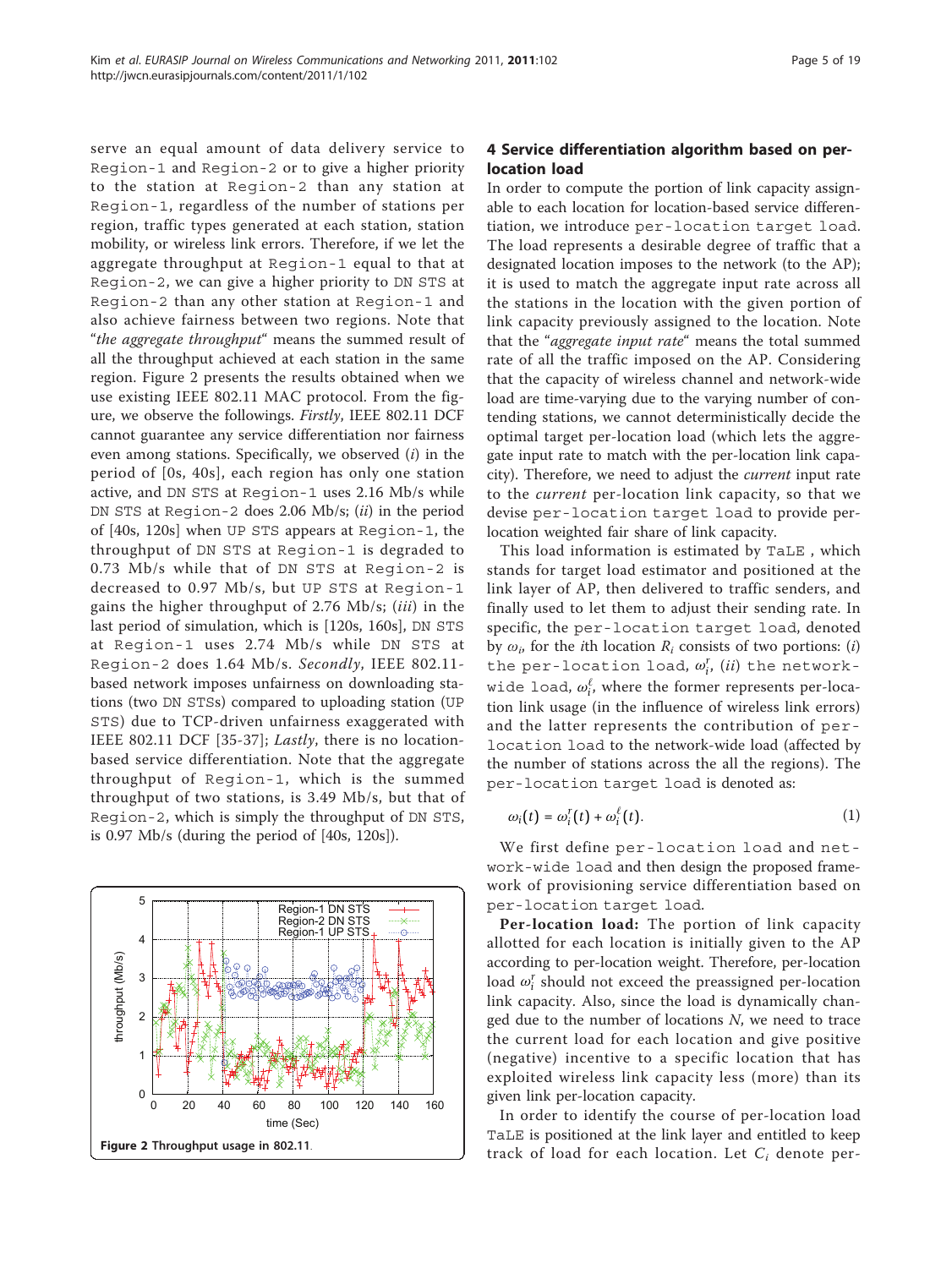location share of link capacity during a given wireless link monitoring interval,  $T_{\omega^r}$ . If the link is shared by N locations, then we compute

$$
C_i = \left(\frac{\phi_i}{\sum_{k=1}^N \phi_k}\right) \times C,
$$

where  $\varphi_i$  represents the positive weight of the *i*th location, and C is the maximally achievable link capacity. This equation implicitly includes the proportional fairness among traffics, and thus if one of them uses less amount of capacity than its allotted capacity  $\varphi_i$ , the other traffics can additionally share the surplus bandwidth.

During every interval,  $T_{\omega^r}$ , of monitoring the link, the TaLE estimates the amount of traffic  $a_i$  for the *i*th location. Whenever the AP sends/receives a data frame for any station at the *i*th location TaLE increases  $a_i$  by the amount of  $L = t_{oh} \times C$ , where L denotes the frame size and toh denotes the time to process overhead involved to the frame transmission, such as inter-frame space time, back off time, ACK transmission time, and RTS/ CTS handshake time if it is used.

With per-location link access amount  $a_i$  (bits) and per-location link capacity  $C_i$  (b/s) TaLE calculates the current per-location load  $\omega_i^r$  as follows: Since  $a_i[k]$  and  $C_i$  denote the amount of link usage and per-location link capacity of the ith location at the kth monitoring interval, i.e.,  $t = k \cdot T_{\omega^r}$ , per-location (aggregate) rate  $r_i[k]$ is

$$
r_i[k] = \frac{a_i[k]}{T_{\omega^r}},
$$

and  $\omega_i^r[k]$  is calculated as

$$
\omega_i^r[k] = \begin{cases} \mathcal{K} \cdot \left(1 - \frac{C_i}{r_i[k-1]}\right) \text{ if } a_i[k-1] > 0\\ \mathcal{K} \qquad \text{otherwise,} \end{cases} \tag{2}
$$

where  $K$ ,  $0 < K \le 1$  is a scaling parameter. Note that this rate-based per-location load can be expressed in either amount-based or time-based per-location load since the amount allocated to the *i*th location is  $C_i \times T_{\omega^r}$ and the per-location access time of the ith location is  $(\phi_i/\sum_{k=1}^N \phi_k) \times T_{\omega^r}.$ 

Conclusively, if all the stations at the *i*th location  $R_i$ have imposed load on the link excessively more than given per-location portion of wireless link capacity in the previous monitoring interval, i.e.,  $r_i[k-1] > C_i$ , then TaLE delivers to traffic senders per-location load increased by  $\omega_i^r[k]$  at the current interval. If  $r_i[k-1] < C_i$ TaLE feedback decreased per-location load to compensate any station at the ith location for the less

usage of per-location link capacity in the previous interval.

Network-wide load: Even though per-location load at the ith location is used to adjust the rate of traffic senders to a desirable level, the traffic directed from/to the location contributes to the aggregate traffic perceived at the AP, so that it may congest the AP and consequently influence on other traffic (which belongs to other locations). In order to reduce excessive contribution of perlocation traffic to the network-wide load TaLE also estimates the network-wide load,  $\omega_i^{\ell}$  and includes it in the computation of per-location target load.

The network-wide load is tightly related to packet losses incurred due to the aggregate input rate larger than the current link capacity. Let us define the *current network-wide load*  $\ell(t)$  at a time instant of t as the difference between the aggregate input rate  $r(t)$  and wireless link capacity  $C(t)$ , which in turn represents the change rate of the current queue length:

$$
\ell(t) = r(t) - C(t) = \frac{d}{dt}q(t).
$$
 (3)

Let  $\ell[k]$  and  $\ell_{\text{ref}}[k]$  denote the *current network-wide* load and its target load, respectively, at the kth monitoring time instant, i.e., at the time instant of  $k = t/T_{\omega}$ , where  $T_{\omega^{\ell}}$  is a given interval of monitoring the networkwide traffic. Here, the target load means tolerable traffic which can be remained at the AP and cleared out before newly arrived traffic is processed without incurring unnecessary droppings. Based on  $\ell[k]$  and  $\ell_{\text{ref}}[k]$ , the network-wide load  $\omega_i^{\ell}[k]$  at the time instant k is determined as:

$$
\omega_i^{\ell}[k] = \alpha(\ell[k] - \ell_{\text{ref}}[k]), \tag{4}
$$

where  $\alpha$ (>0) is a control gain. This equation quantifies the difference by which the current network-wide load becomes more (or less) than its *target load*.

In order to compute the deviation of the current network-wide load from its target load in (4), we first determine the *current network-wide load*  $\ell[k]$  based on (3) as follows:

$$
\ell[k] = r[k] - C[k].\tag{5}
$$

Then, in order to determine the *target load*  $\ell_{\text{ref}}$ , we introduce a *tolerable queue length* at the AP,  $q_{\text{ref}}$ , for the purpose of accommodating the aforementioned tolerable traffic, i.e., a small mismatch between the link capacity and the imposed traffic, and finally determine the target load  $\ell_{\text{ref}}$  as:

$$
\ell_{\rm ref}[k] = \beta \left( \frac{q_{\rm ref} - q[k]}{T_{\omega^{\ell}}} \right) - \Delta \ell_{\rm ref}[k],\tag{6}
$$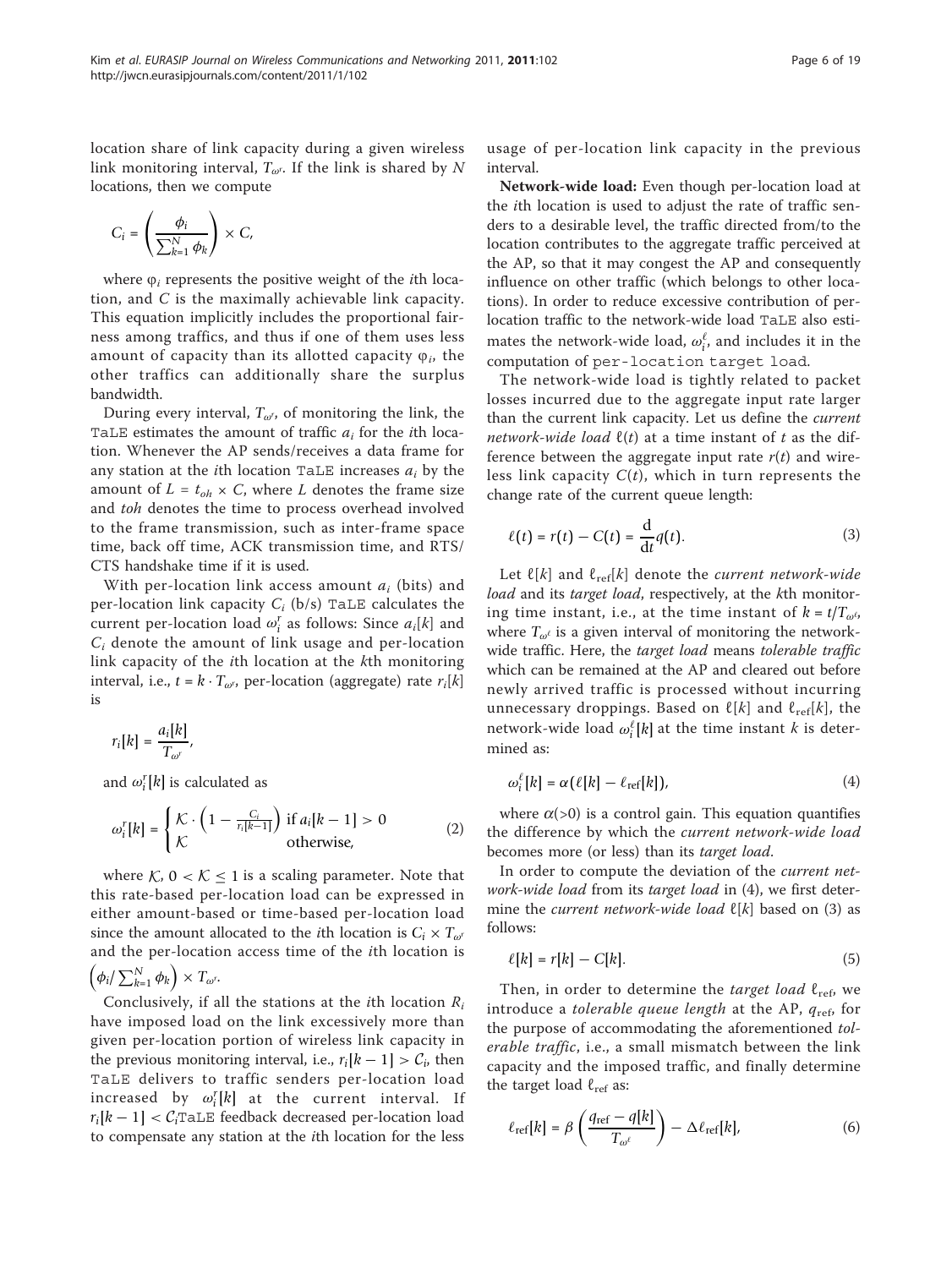where  $\beta(>0)$  is a control gain,  $q[k]$  is the AP queue length, and  $\Delta \ell_{\text{ref}}[k]$  denotes an accumulated deviation from the target load. The  $\Delta \ell_{ref}[k]$  in (6) can be recursively defined as:

$$
\Delta \ell_{\rm ref}[k] = \Delta \ell_{\rm ref}[k-1] + \gamma \left( \left( r[k] - C[k] \right) + \beta \left( \frac{q_{\rm ref} - q[k]}{T_{\omega^{\ell}}} \right) \right), \tag{7}
$$

where  $\gamma$ (>0) is another gain.

From (6) and (7), the difference between  $\ell[k]$  and  $\ell_{\text{ref}}$  $[k]$  in (4) is determined as:

$$
\ell[k] - \ell_{\mathrm{ref}}[k] = (r[k] - C[k]) - \beta \left( \frac{q_{\mathrm{ref}} - q[k]}{T_{\omega^{\ell}}}\right) + \gamma \sum_{j=0}^{k} \left( (r[j] - C[j]) - \beta \left( \frac{q_{\mathrm{ref}} - q[j]}{T_{\omega^{\ell}}}\right) \right). \tag{8}
$$

Additionally, we remove the term of  $(r[j] - C[j])$  with the following approximation based on (3):

$$
r[j] - C[j] = \left(\frac{q[j] - q[j-1]}{T_{\omega^{\ell}}}\right). \tag{9}
$$

Based on  $(4)-(9)$ , the TaLE algorithm can easily calibrate the network-wide load with only the queue length, without estimating the aggregate input rate, or the current wireless link capacity and thus the network-wide load is as:

$$
\omega_i^\varepsilon[k] = \alpha \left[ \left( \frac{1}{T_{\omega^\varepsilon}} + \frac{\beta}{T_{\omega^\varepsilon}} + \frac{\gamma}{T_{\omega^\varepsilon}} \right) q[k] - \frac{1}{T_{\omega^\varepsilon}} q[k-1] - \frac{\beta}{T_{\omega^\varepsilon}} q_\text{ref} - \frac{\beta\gamma}{T_{\omega^\varepsilon}} \sum_{j=0}^n \left( q_\text{ref} - q[j] \right) \right]. \tag{10}
$$

TaLE-based Framework of Service Differentiation: With current per-location load of the *i*th location  $R_i$  and its contribution to network-wide load, we can devise a total TaLE framework to provide location-based service differentiation and fairness in IEEE 802.11-based Hot Spot networks. The details on how to use and estimate per-location target load in TaLE will be accounted for in what follows, and also the overall TaLE framework is demonstrated in Figure 3.

• At every given interval TaLE sets per-location target load by estimating the current per-location load and its contribution to current network-wide load, based on current link usage, aggregate input rate, and wireless link capacity;

• Once a packet (TCP data or ACK packet) arrives to the AP, the TaLE identifies the location to which the packet belongs, then randomly chooses a number between zero and one, and compares it with the previously computed target load value: if the number is less than the load, it marks a single bit of TaLE (for which we use one bit from the undefined subtype of frame control field) in the MAC header; thus, the information is piggybacked on the data frame from the AP to its sending station;

• On receiving a packet whose TaLE bit is set, the station should deliver the information to the transport layer. If the IP layer sees TaLE bit (in MAC header) set, it marks the ECN bit [[38](#page-18-0)] in the IP header. If the station is a receiver, the TaLE bit is returned to the corresponding sender via its corresponding TCP ACK packet. It needs to be noticed that since the ECN bit plays the role of delivering the result of TaLE framework to the sending station and does not affect the performance, any other feedback scheme can be used with the TaLE framework; • Finally, the TCP sender recognizes its current contribution to per-location load through the ECN bit and then accordingly adjusts its congestion window by halving the window.

As for the computational complexity of the proposed TaLE framework, we have the following investigation

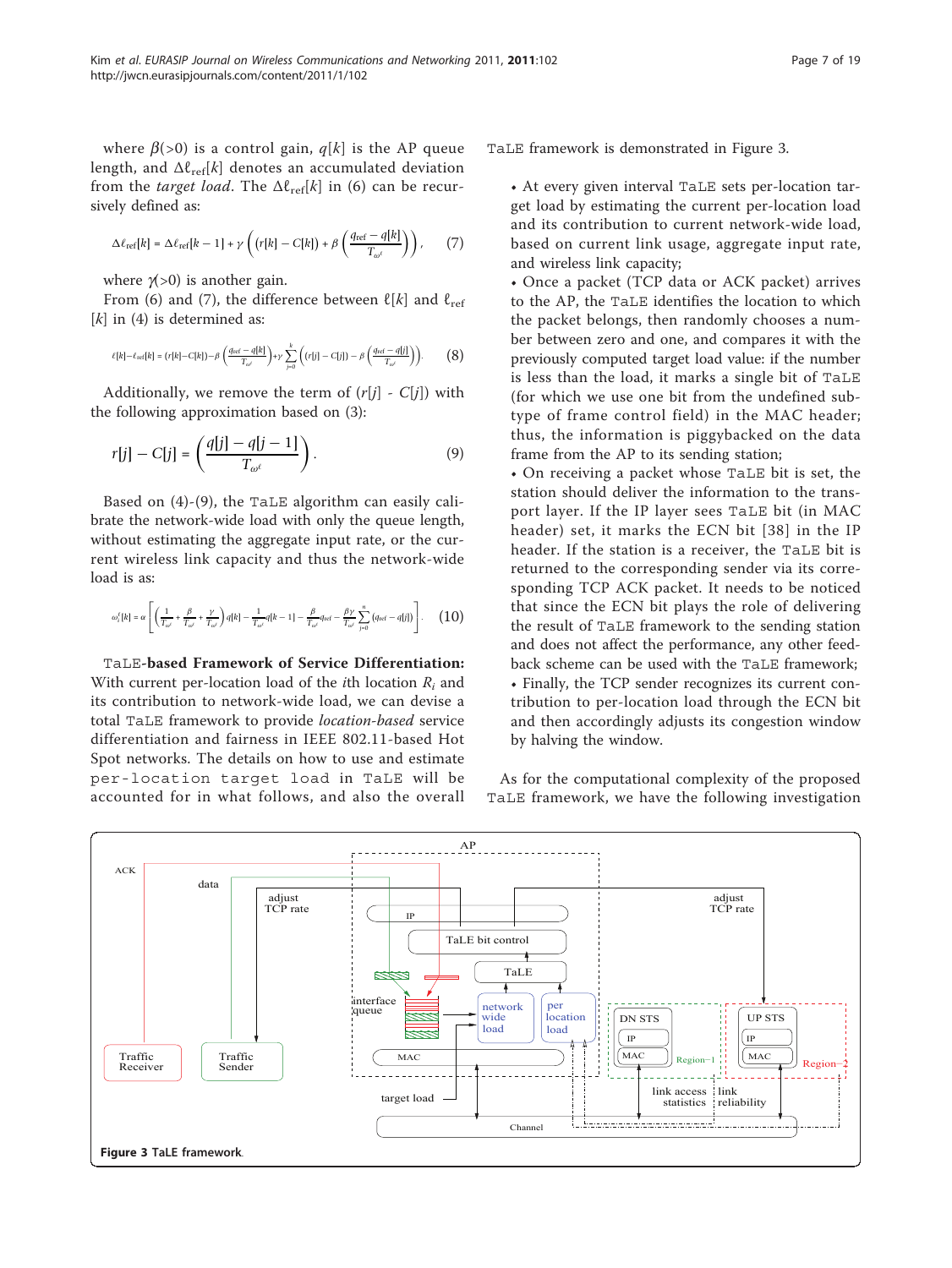<span id="page-7-0"></span>results. As aforementioned, the AP equipped with TaLE framework needs to compute the per-location target load by estimating the current per-location load and its contribution to the current network-wide load with link reliability, aggregate input rate, and network-wide load every  $T_{\omega^{\ell}}$  interval time. And, the AP decides whether or not it marks each packet with the computed target load. Since the computation involves to only several additions and multiplications, the computation is not computation demanding (that requires highend computing powers). Additionally, the AP does not need to keep track of per-connection (per-flow) statistics, but instead, it keeps track of per-location statistics, and the tracked statistics are simply the amount of successfully transmitted packets. Therefore, the overhead is surely acceptable in both keeping track of per-location statistics and computing per-location target load.

Note that the proposed TaLE framework can be incorporated with any transport protocol with a feedback control scheme, but, since it is out of scope to introduce or devise such the protocol, we simply use TCP protocol to completely construct it.

# 5 Validation

We firstly validated that the TaLE framework solves both problems of unfairness and service differentiation that we dealt with at Section 1 with Figures [1](#page-3-0)[-2](#page-4-0).

# 5.1 Location-based fairness

With the same network configuration and scenario used in Figures [1-](#page-3-0)[2](#page-4-0) at Section 1, we first verified the effect of TaLE framework on per-location fairness. Note that each location has the same weight in this simulation to evaluate fairness. In this simulation, we do not enable the RTS/CTS mechanism and we have little concern

about hidden terminals since we assume all the stations hear each other. The allocated buffer size, B, for all queues is set to 100 packets, and the maximum congestion window size of TCP is set to 50 packets. We employ TCP/Reno and set TCP packet size to 1500 bytes. The parameters of the TaLE framework,  $\alpha$ ,  $\beta$ ,  $\gamma$ , and *K*, are set to 0.0003, 0.03, 0.05, and 0.8, respectively, to minimize queue length error according to the tuning technique specified in [\[39](#page-18-0)], and the interval of monitoring per-location load  $T_{\omega}$ <sup>r</sup>, and that of updating networkwide load  $T_{\omega^{\ell}}$  are set to 10 and 10 ms, individually. These settings are continuously used for the subsequent simulation study in Section 6.

Figure 4a presents per-station throughput dynamics according to the given scenario. Specifically, we make the following observations:  $(i)$  In the period of  $[0s, 40s]$ , the TaLE framework allocates 1.65 and 1.73 Mb/s to Region-1 (DN STS) and Region-2 (DN STS), respectively, which is more fair bandwidth allocation between two regions, compared to the case without TaLE (see Figure [2](#page-4-0)); (ii) When Region-1 comes to have UP STS during the period of [40s, 120s] TaLE distributes 0.89 and 1.09 Mb/s to DN STS and UP STS at Region-1, respectively, which are in total 1.98 Mb/s, but it allocates 1.68 Mb/s to DN STS at Region-2, which is decreased from the previous period of [0s, 40s]; (iii) In the last period of [120s, 160s], the throughput of DN STS at Region-1 is 1.70 Mb/s while that in Region-2 is 1.72 Mb/s. As already noticed, the TaLE framework enforces bandwidth allocation to be compliant with given weights and the allocation is conducted for each identified location, not for each station. Note that in the period of [40s, 120s], the aggregate throughput at Region-1 (i.e., 1.98 Mb/s) is almost equal to that at Region-2 (i.e., 1.68 Mb/s) and also that the throughput of Region-2 is not much affected by the time-

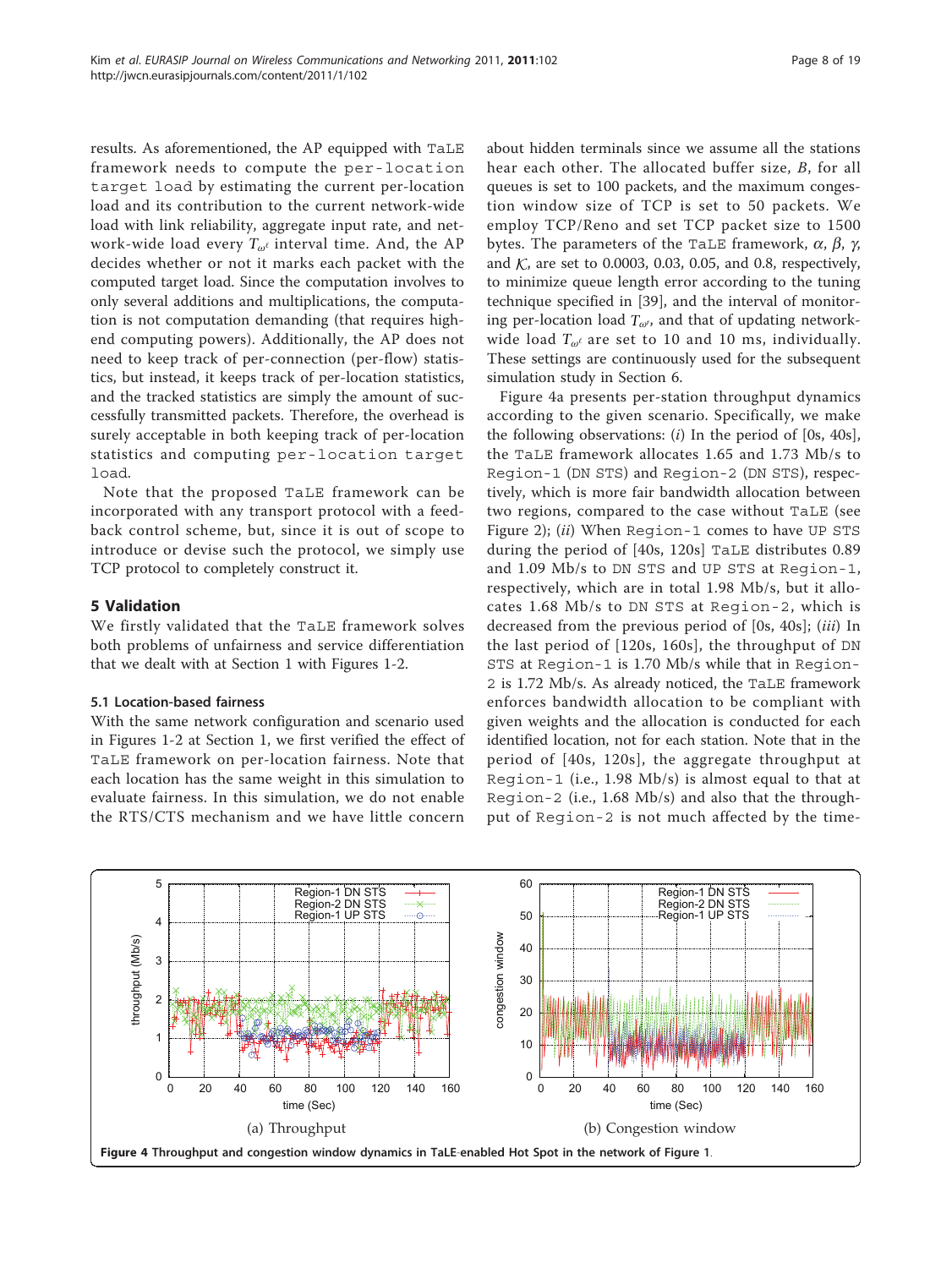varying number of stations at Region-1. Figure [4b](#page-7-0) presents the congestion window dynamics observed in all the stations in the network. We can easily observe the similar trend to the per-station throughput observed in Figure [4a](#page-7-0).

# 5.2 Location-based service differentiation

In order to verify that the TaLE framework achieves more elaborate service differentiation, we carry out an additional simulation study. In this study, we use a simplified network configuration in that each region has one station in the network of Figure [1,](#page-3-0) but employs the following complex simulation scenario:

• Region-1 has DN STS active throughout the whole period of [0s, 160s];

• Region-2 has UP STS during the period of [20s, 140s];

• Both Region-1 and Region-2 have the same weight of 1 initially;

• Region-1 comes to have the weight of 4 in the interval of [40s, 80s], and the weight returns to 1 after this interval;

• Region-2 starts to have the weight of 4 in the interval of [80s, 120s], and it returns to 1 at the instant of 120s.

Note that the higher number means the higher weight (priority).

From Figure 5a, we can observe that the TaLE framework enforces fairness among two regions when their priorities are equal, regardless of uploading or downloading station, shown in periods of [20s, 40s] and [120s, 140s]; in specific, Region-1 (DN STS) achieves 1.73 (1.69 Mb/s) in the period of [20s, 40s] ([120s, 140s]) while Region-2 (UP STS) uses 1.72 (1.75 Mb/s) in the corresponding period. Also, we can see that it gives service differentiation between two regions according to the weight given to each region. In the period of [40s, 80s], Region-2 serves UP STS with 2.85 Mb/s while Region-1 does DN STS with 0.75 Mb/s, but when we exchange weights between Region-1 and Region-2, the ratio of throughput in Region-1 and 2 becomes reversed; in specific, DN STS at Region-1 exploits 2.55 Mb/s but UP STS at Region-2 uses 0.85 Mb/s. Figure 5b presents congestion windows observed in DN STS at Region-1 and UP STS at Region-2. We can observe the same trend of dynamics as done in TCP throughput according to weights assigned to each region. These results are presented in Table [1](#page-9-0). Conclusively, the TaLE framework supports per-location service differentiation and fairness efficiently.

# 6 Performance evaluation

In this section, we conduct a ns-2 simulation study with more various perspectives so as to demonstrate the properties of the TaLE framework. The network topology we use is presented in Figure [6.](#page-9-0) The AP coverage (100 m  $\times$  100 m) is divided into three regions that are Region-1, Region-2, and Region-3. These regions are not overlapped each other. Stations positioned at each region, STS-1, STS-2, and STS-3 communicate with their corresponding wired stations two hops away from them. Link capacity and delay for wired stations are also presented in the figure.

Simulation study has been carried out in three phases (i) single-station case where each region has one station with one flow, (ii) multi-station case where each region has two or more number of stations, and *(iii)* heterogeneous station case where each region serves one station with a different number and type of flows. With these three phases of evaluation, we verify whether the TaLE

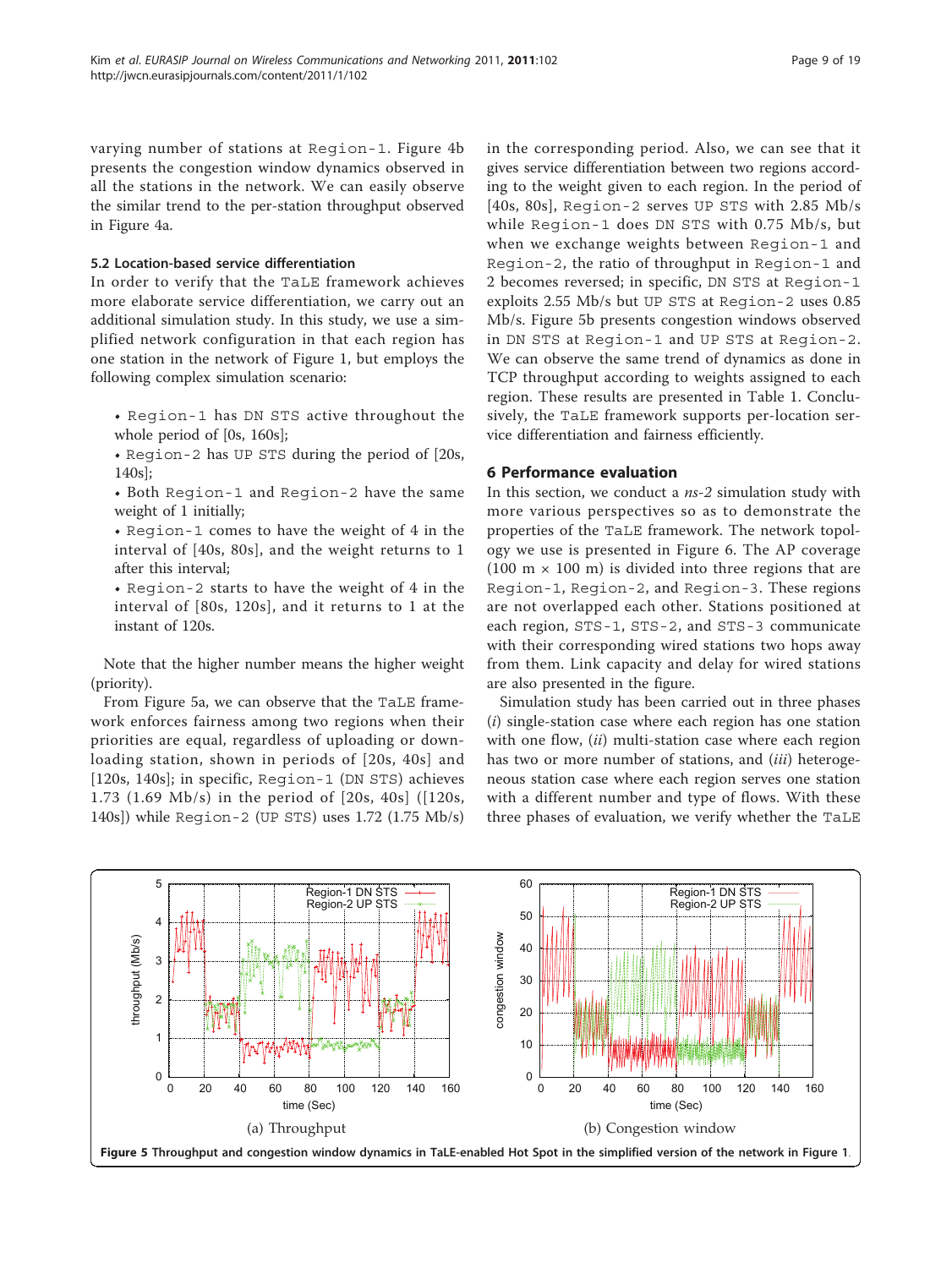| Time interval | Region-1 | Region-2                 |
|---------------|----------|--------------------------|
|               |          |                          |
| [0s, 40s]     | 3.54     | $\overline{\phantom{a}}$ |
| [20s, 40s]    | 1.73     | 1.72                     |
| [40s, 80s]    | 0.75     | 2.85                     |
| [80s, 120s]   | 2.55     | 0.85                     |
| [120s, 140s]  | 1.60     | 1.75                     |
| [140s, 160s]  | 3.64     | $\overline{\phantom{a}}$ |

<span id="page-9-0"></span>Table 1 Average per-location throughput in TaLEenabled Hot Spot

framework can support service differentiation among regions, irrespective of wireless errors, mobility, the number of stations per location, or the number of flows per station.

#### 6.1 Performance in case of single-station

We first conduct a simulation study where each station in Figure 6 has only one flow: two stations STS-1 and STS-2 download data from the corresponding wired station while one station STS-3 uploads its data to its wired peer. Note that we have similar results (stated below) for the cases of other combinations with upload and download, even though we do not present them due to the space limit.

#### 6.1.1 Performance with respect to per-location throughput

As the first simulation study, we investigate the fairness and service differentiation among regions, with the following simulation scenario:

• Region-1 has STS-1 active throughout the whole period of [0s, 180s];

• Region-2 starts to serve the STS-2 at the instant of 20s, and stops it at 140s;

• Region-3 accommodates STS-3 during the interval of [40s, 160s];

• Region-1, Region-2, and Region-3 are initially assigned to the same weight of 1;

• Region-1, Region-2, and Region-3 are assigned to highest weight (3), the middle one (2), and the lowest weight (1), individually, during the interval of [60s,120s];

• All the stations do not move around in the network;

• Ten simulation runs are carried out for each network simulation, but we choose one when we present the throughput dynamics.

Figure [7](#page-10-0) presents TCP throughput dynamics of IEEE 802.11-based Hot Spot and that of TaLE-enabled Hot Spot. As for IEEE 802.11-based Hot Spot network in Figure [7a](#page-10-0), we can observe no considerable discrepancy between two regions (Region-1 and Region-2) in the period of [20s, 40s] when no station at Region-3 appears yet. When STS-3 starts to upload data at the instant of 40s, it dominates to use network bandwidth in the period of [40s, 140s]. The throughput of Region-1 and Region-2 is significantly degraded in this period.

On the contrary, TaLE-enabled Hot Spot does not suffer from such the unfairness. Figure [7b](#page-10-0) presents that all the regions successfully achieve both the per-location fairness and service differentiation at each period. In the period of [20s, 40s], the average throughput of Region-1 and that of Region-2 are almost equal to each other (2.14 and 1.94 Mb/s, respectively). Similarly, in the period of [40s, 60s], all the three regions share the bandwidth evenly. When different weights are

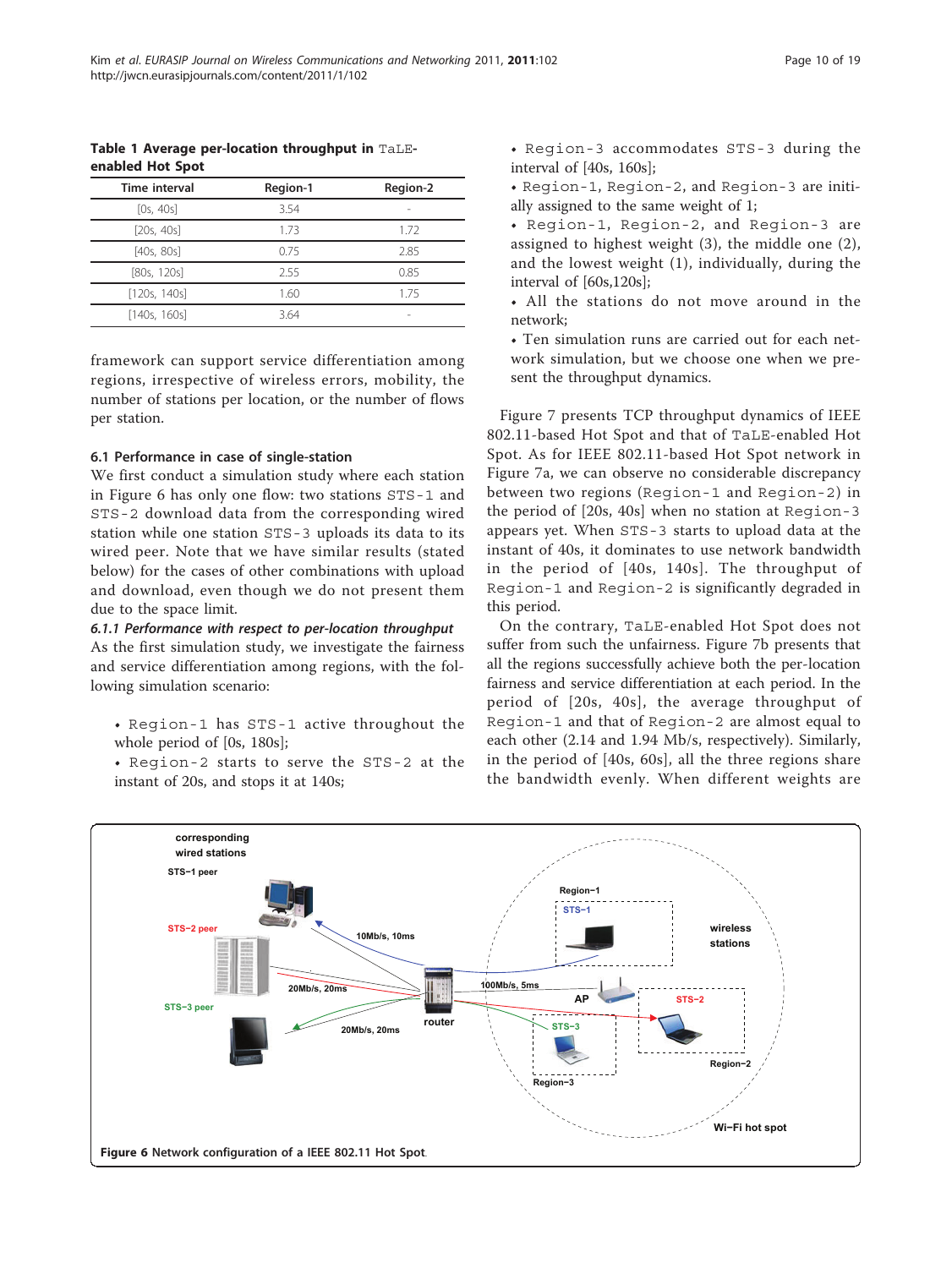<span id="page-10-0"></span>

assigned to each Region in the period of [60s, 120s], each region exploits different amount of network bandwidth according to its assigned weight. After STS-2 leaves the network at the instant of 140s, the remaining STS-1 and STS-3 equally share the available bandwidth (in the period of [140s, 160s]). Consequently, perlocation throughput in the period of [20s, 40s], [40s, 60s], [120s, 140s], and [140s,160s] is nearly equal to one another. In specific, numerical comparison between perlocation throughput of IEEE 802.11-based Hot Spot and that of TaLE-enabled Hot Spot is presented in Table 2. As already discussed with Figure 7, we continuously observe that TaLE framework can accurately support service differentiation and/or fairness according to a given set of per-location weights. In order to quantitatively evaluate the fairness among regions when all the regions are assigned to the same weight, we use the following *Jain's index* [\[40](#page-18-0)]:

$$
\mathcal{F} = \left(\sum_{i=1}^{N} \mu_i\right)^2 / \left(N \sum_{i=1}^{N} \mu_i^2\right),\tag{11}
$$

Table 2 Comparison of average per-location throughput between IEEE 802

| IEEE 802.11-based Hot<br>Time<br>interval<br>Spot |         | TaLE-enabled Hot Spot |              |         |              |              |
|---------------------------------------------------|---------|-----------------------|--------------|---------|--------------|--------------|
|                                                   | Region- | Region-<br>2          | Region-<br>з | Region- | Region-<br>2 | Region-<br>з |
| [0s, 20s]                                         | 4.42    |                       |              | 4.06    |              |              |
| [20s, 40s]                                        | 2.43    | 2.10                  |              | 2.14    | 1.94         |              |
| [40s, 60s]                                        | 0.89    | 1.48                  | 2.15         | 1.43    | 1.30         | 1.41         |
| [60s, 120s]                                       | 0.87    | 1.39                  | 2.19         | 2.21    | 1.11         | 0.76         |
| [120s, 140s]                                      | 0.67    | 1.57                  | 2.29         | 1.47    | 1.26         | 1.38         |
| [140s, 160s]                                      | 1.98    |                       | 2.48         | 2.00    |              | 2.04         |
| [160s. 180s]                                      | 4.24    |                       |              | 3.89    |              |              |

where N is the number of regions (stations) and  $\mu_i$  is the throughput of the *i*th region. The  $F$  has the maximum value of when each region has the same throughput. Table 3 presents such the fairness index at the periods of [20s, 40s], [40s, 60s], [120s, 140s], and [140s, 160s]. We easily confirm that the TaLE framework can accurately provide the fairness among regions when all the regions have the same weight, in addition to service differentiation in the other case.

# 6.1.2 Performance in the presence of link errors

In order to handle wireless link errors within TaLE framework, we need to measure and reflect link reliability into the proposed algorithm. Underlying reasoning for this information is that the aggregate input rate of ith location  $R_i$  should be compliant with per-location portion of link capacity even when wireless link errors degrade wireless link capacity. But, this is another research, which is out of scope of this paper, and the interested readers are referred to [[41-44](#page-18-0)]. As an interim solution, we propose a simple beaconing scheme in which every station is supposed to broadcast a beacon frame at every period of  $T_{\text{beacon}}$ . The AP keeps tack of the number of successfully received beacon frames from each station. We then employ the ratio of the number of successfully received frames to the total number of transmitted frames as the link reliability. Henceforth, per-location load  $\omega_i^r$  in (2) is changed to what follows:

Table 3 Comparison of fairness index between IEEE 802

|              | Time interval IEEE 802.11-based Hot Spot TaLE-enabled Hot Spot |       |
|--------------|----------------------------------------------------------------|-------|
| [20s, 40s]   | 0995                                                           | 0999  |
| [40s, 60s]   | 0.896                                                          | 1.000 |
| [120s. 140s] | 0.840                                                          | 0.998 |
| [140s, 160s] | 0.987                                                          | 1.000 |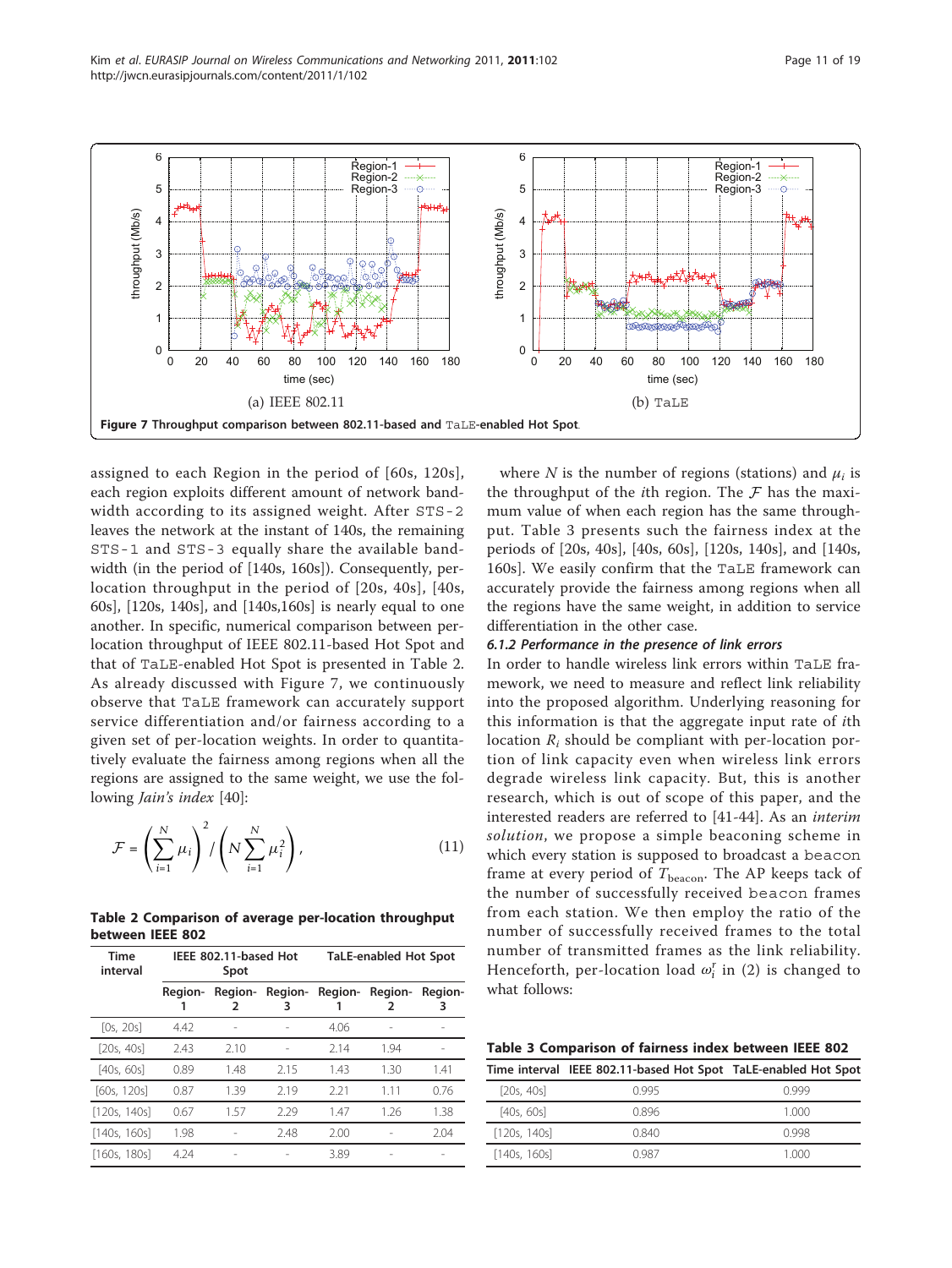$$
\omega_i^r[k] = \begin{cases} \mathcal{K} \cdot \left\{ \left( 1 - \frac{C_i}{r_i[k-1]} \right) \times \omega_i^s \right\} & \text{if } a_i[k-1] > 0\\ -\mathcal{K} & \text{otherwise,} \end{cases}
$$

where  $\omega_i^s(0 < W_i^s \leq 1)$  is the per-location link reliability based on aforementioned beaconing scheme for the location  $R_i$ . The specific algorithm of determining  $\omega_i^s$ is in what follows. Let  $\delta_{R_i}[k]$  denote the successful transmission rate of the ith location during a given interval. Then, the link reliability for the *i*th location,  $\omega_i^s[k]$ , is given as

$$
\omega_i^s[k] = \delta_{R_i}[k-1]. \tag{13}
$$

If it receives  $n_i^{b}$ beacon frames from station  $i$  among last  $1/T_{\text{beacon}}$  number of beacons,  $\delta_{R_i}$  is  $\frac{n_i^b}{1/T_{\text{beacon}}}$ . Note that  $T_{\text{beacon}}$  is independent of  $T_{\omega^r}$  and TaLE considers last  $1/T_{\text{beacon}}$  number of beacons in calculating  $\omega_i^s$ . Therefore, if a certain location experiences transmission failure frequently, then its reliability becomes lower and lower, reducing per-location load ω*<sup>r</sup> <sup>i</sup>* . Note that the above beaconing-based scheme for estimating link reliability can be replaced with any scheme of estimating the link reliability.

Based on this new modified per-location load  $\omega_i^r$ , we carry out a simulation study when a wireless link error scenario comes into play in order to see whether the fairness is supported in time-varying unreliable wireless link, which is to verify the role of  $\omega_i^s$  in calculating  $\texttt{per-location load}, \, \omega^r_i, \, \text{in (2). We set } T_\texttt{beacon} \text{ to } 50$ ms for this simulation study. We basically use the same simulation scenario as used in Section 6.1.1 except

• all the regions have the same weight in the whole period,

and we employ two-state semi-Markov-modulated process in order to generate wireless link errors as follows:

• in OFF state, the wireless link is error-free, while frame error occurs in ON state with the average probability of 0.9;

• the periods of OFF and ON states are sustained during 100 and 75 ms, respectively;

• the state transition probability matrix is given as

$$
\begin{pmatrix}\nP_{\text{off}} \cdot \text{off} \cdot \text{On} \\
P_{\text{on}} \cdot \text{off} \cdot \text{On} \cdot \text{on}\n\end{pmatrix} =\n\begin{pmatrix}\n0.2 & 0.8 \\
0.6 & 0.4\n\end{pmatrix},
$$
\n(14)

• only Region-1 suffers from the link errors in the period of [60s, 120s].

Figure 8 and Table [4](#page-12-0) present throughput dynamics of TaLE-enabled Hot Spot and its fairness index at each period in comparison with IEEE 802.11-based network in part. Note that we do not present throughput dynamics of EEE 802.11-based network since they are similar to those presented in Section 6.1.1 and easily inferred from fairness indices. In specific, Figure 8 exhibits that the TaLE framework can address wireless link errors and still support per-location fairness even though wireless errors disrupt transmissions in Region-1. We can conclusively acknowledge that, even if wireless link errors are incurred in Region-1, the service differentiation supported by the TaLE framework continuously works with small throughput degradation at all the regions while exiting IEEE 802.11-based network does not respond to the errors. In case of fairness index presented in Table [4](#page-12-0) (b), we clearly see that when all the regions have the same weight, i.e., [20s, 40s], [40s, 60s], [60s, 120s], and [120s, 140s], the TaLE framework allocates the link capacity to each region almost equally even though wireless link errors reduce the capacity and consequently degrade the index somewhat (see the index when errors appear, i.e., the period of [60s, 120s]). In fact, ω*<sup>s</sup> <sup>i</sup>* portion of per-location load information compensates unsuccessful transmissions due to wireless link errors by lowering per-location target load.

# 6.1.3 Performance in the presence of mobility

As the next performance study, we investigate the effect of station mobility on the TaLE framework. We use the following mobile scenario, in addition to the scenario used in Section 6.1.1:

• STS-1 moves to Region-3 from Region-1 while STS-3 moves to Region-1 from Region-3 at the instant of 80s at the speed of 1 m/s.

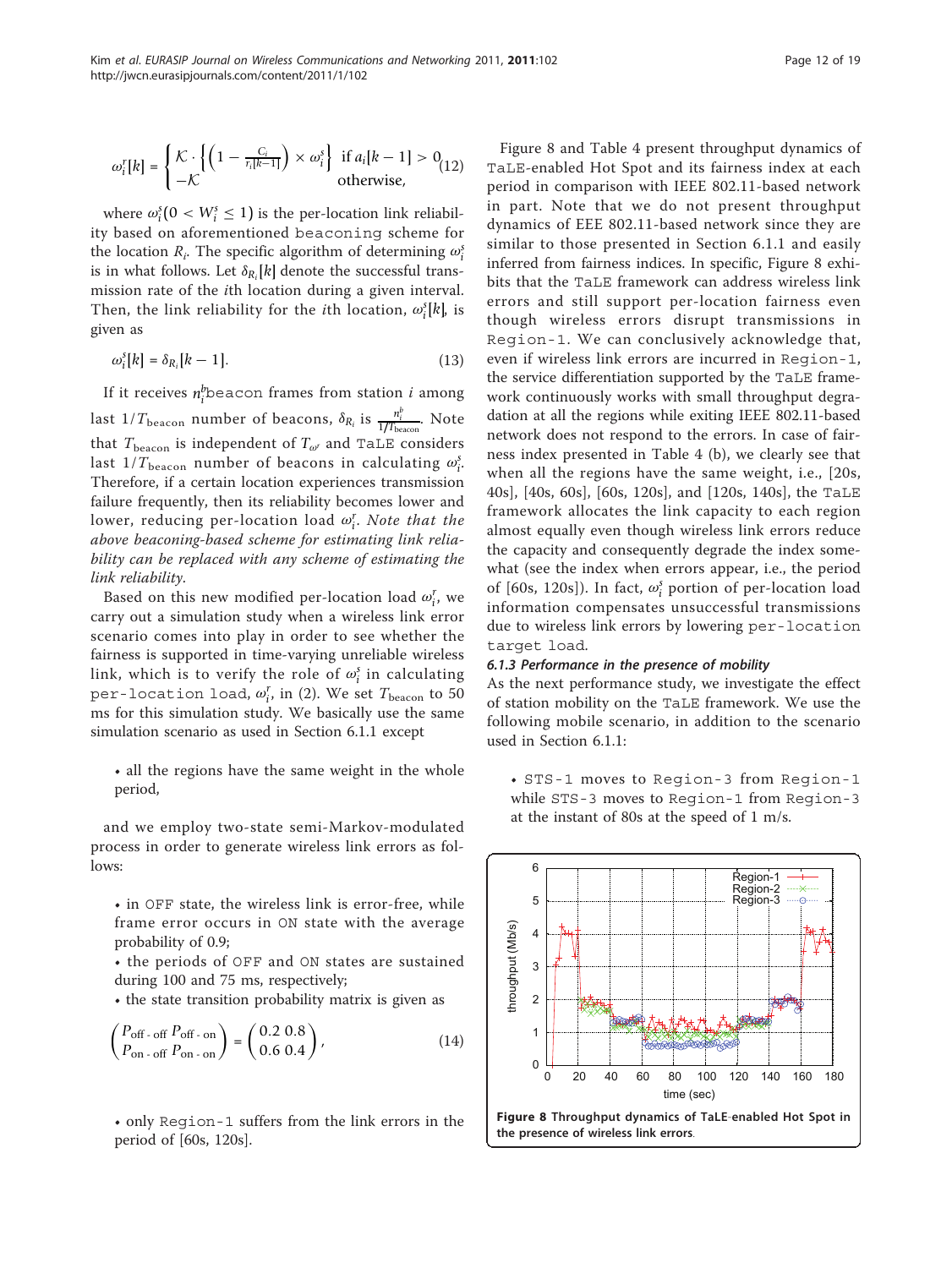|              | Time interval IEEE 802.11-based Hot Spot TaLE-enabled Hot Spot |       |
|--------------|----------------------------------------------------------------|-------|
| [20s, 40s]   | በ 998                                                          | 0.993 |
| [40s, 60s]   | N 902                                                          | 1.000 |
| [60s, 120s]  | 0.713                                                          | O 950 |
| [120s. 140s] | 0836                                                           | 1.000 |
| [140s, 160s] | 1.000                                                          | 1.000 |

<span id="page-12-0"></span>Table 4 Fairness index of TaLE-enabled Hot Spot in the presence of wireless link errors

Figure 9 and Table [5](#page-13-0) present per-station throughput in TaLE-enabled network in comparison with those in IEEE 802.11-based Hot Spot network. Note that we present in this figure per-station throughput dynamics instead of per-location throughput since stations STS-1 and STS-3 exchanges their positions. In Figure 9, we can perceive that the TaLE framework provides distinct service differentiation agreeable to given weights. Especially, in the period of [60s, 80s], STS-1 station enjoys the highest bandwidth among three stations since Region-1 has the highest weight, but, after STS-1 and STS-3 stations exchange their positions according to the mobile scenario, STS-3 is entitled to use the highest bandwidth since its current location becomes Region-1 with the highest weight. Once all the regions come to have the same weight, i.e., the periods of [40s, 60s], and [120s, 140s], we can see all the stations use equal quantity of network bandwidth. Table [5](#page-13-0) compares numerically per-station throughput between IEEE 802.11-based and TaLE-enabled Hot Spot network at each period.

#### 6.2 Performance in case of multiple stations

In this section, we do a simulation investigation when each region has multiple stations to evaluate the TaLE framework in perspective of per-location throughput,



network-wide throughput, and loss rate when the number of stations per location increases.

#### 6.2.1 Performance with respect to per-location throughput

In the extended line of previous simulation studies in Section 6.1, we evaluate the TaLE framework with respect to per-location throughput when multiple stations appear at each region. The simulation scenario is as follows:

• Region-1 and Region-2 have two downloading station while Region-3 has two uploading station; • all the regions serve their resident stations during

the whole simulation period of 100s;

• Region-1, Region-2, and Region-3 have 1, 2, and 3 as its weight, respectively.

• all the regions suffer from wireless link errors, which are generated by the same way as used in Section 6.1.2, except:

- the errors appear in the period of [30s, 70s].

Figure [10](#page-13-0) and Table [6](#page-13-0) show that TaLE-enabled network supports per-location service differentiation immune to wireless link errors (Figure [10](#page-13-0)) and presents per-location aggregate throughput in each interval (Table [6](#page-13-0)). Since weights given to Region-1, Region-2, and Region-3 are 1, 2, and 3, respectively, we can simply check whether or not the TaLE framework works by comparing the summed throughput of Region-1 and Region-2 with throughput of Region-3. As shown in the Table as well as the figure, we confirm that the TaLE framework can accurately support location-based service differentiation according to given weights, regardless of wireless link errors and the number of stations per location.

#### 6.2.2 Performance in the presence of mobility

Then, we investigate whether the TaLE framework can be immune to the mobility. We continuously use the same simulation configuration that we have used for the Section 6.2.1, and we have additional scenarios as follows:

• STS-2 moves to Region-3 from Region-1, STS-4 moves to Region-1 from Region-2, and STS-6 moves to Region-2 from Region-3 at the instant of 40s at the speed of 10 m/s;

• Wireless link errors are disabled.

The results are shown in Figure [11a.](#page-14-0) We can observe from the figure that even though mobile nodes appear in the network, the location-based differentiation is successfully supported by the TaLE framework.

In addition, we enable the wireless link in the above simulation scenario in order to see how both wireless link errors and mobility affect the TaLE framework.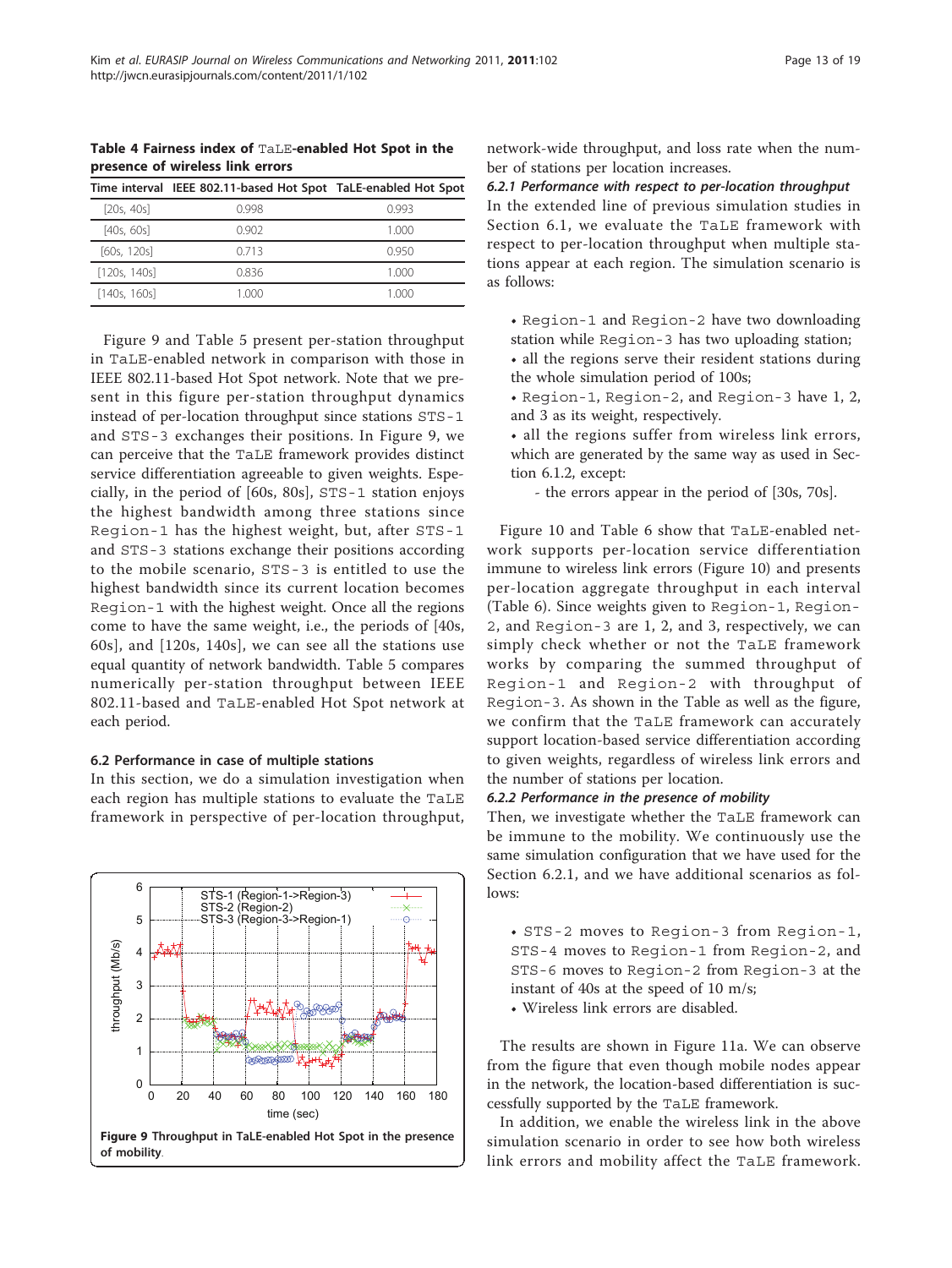| Time interval | STS-1 (Region-1 $\rightarrow$ Region-3) | $STS-2$                  | STS-3 (Region-1 $\rightarrow$ Region-3) |
|---------------|-----------------------------------------|--------------------------|-----------------------------------------|
| [0s, 20s]     | 4.06                                    | $\overline{\phantom{a}}$ | $\overline{\phantom{a}}$                |
| [20s, 40s]    | 2.06                                    | 88.1                     | $\overline{\phantom{a}}$                |
| [40s, 60s]    | 1.45                                    | i.32                     | 1.46                                    |
| [60s, 80s]    | 2.31                                    | 1.15                     | 0.73                                    |
| [80s, 120s]   | 1.13                                    | 1.14                     | 1.85                                    |
| [120s, 140s]  | 1.39                                    | .32                      | 1.52                                    |
| [140s, 160s]  | 2.05                                    | $\overline{\phantom{a}}$ | 2.00                                    |
| [160s, 180s]  | 3.89                                    | $\overline{\phantom{a}}$ | $\overline{\phantom{a}}$                |

<span id="page-13-0"></span>Table 5 Average per-location throughput in TaLE-enabled Hot Spot in the presence of mobility

The scenario for generating wireless link errors is the same one as used in the Section 6.2.1; in other words, wireless link errors appear in the period of [30s,70s]. Figure [11b](#page-14-0) presents the results that shows the TaLE framework works well in the combined presence of wireless link errors and mobile nodes.

# 6.2.3 Performance with respect to aggregate throughput and loss rate

Based on the results in Section 6.2.1, we further investigate whether the TaLE framework still holds its effect when each region includes varying number of stations. We continuously use the same simulation scenario as employed in Section 6.2.1, but we have the following modifications on the scenario:

- each simulation set uses a different number of stations per region, varying from one to five;
- each simulation set has 10 number of runs, each of which is executed with a different seed;
- all the regions are free from wireless link errors.

Notice that since each set includes 10 runs, all the results are presented in average.



Firstly, we evaluate the TaLE framework with respect to per-location throughput. Figure [12](#page-14-0) presents aggregate per-location throughput as the number of stations per region increases. The aggregate throughput means total throughput cross all the stations in the region. As indicated in Figure [12,](#page-14-0) IEEE 802.11-based network cannot manage to do anything when the region Region-3 (which has only uploading stations) dominates to exploit link capacity. The unfairness results from the inter-play between TCP and IEEE 802.11 MAC protocols [[35,36](#page-18-0),[45](#page-18-0)]. The aggregate throughput of Region-3 increases from 2.09 (through 3,26, 3.95, and 4.18) up to 4.11 Mb/s when the number of nodes increases from 1 to 5, while Region-1 (Region-2) decreases from 0.98 (1.40) to 0.10 (0.16) Mb/s. Note that the discrepancy between Region-1 and Region-2 comes from different round trip time due to different link capacity and delay between router and their corresponding wired peer. On the contrary, the TaLE framework prevents any region from excessively exploiting link capacity, which is presented in Figure [12\(b\)](#page-14-0). Region-1 uses 1.30  $\sim$  1.39 Mb/s, Region-2 uses 1.30  $\sim$  1.42 Mb/s, and Region-3 uses  $1.42 \sim 1.56$  Mb/s, regardless of the number of stations per region.

Then, we evaluate the TaLE framework in perspective of the network-wide aggregate throughput and frame loss rate. Figure [13](#page-15-0) compares the network-wide aggregate throughput and loss rate between IEEE 802.11 based and the TaLE framework. From the figure, we first observe that, even though the network-wide throughput is stable, immune to the number of stations

Table 6 Average per-location throughput in TaLEenabled Hot Spot when two stations appear at each region

|             | Time interval Per-station/region throughput (Mb/s)             |          |          |  |
|-------------|----------------------------------------------------------------|----------|----------|--|
|             | Region-1                                                       | Region-2 | Region-3 |  |
| [0s, 30s]   | $0.34 + 0.34 = 0.68$ $0.62 + 0.54 = 1.16$ $0.92 + 0.94 = 1.86$ |          |          |  |
| [30s, 60s]  | $0.21 + 0.22 = 0.43$ $0.37 + 0.39 = 0.76$ $0.67 + 0.68 = 1.35$ |          |          |  |
| [60s, 100s] | $0.31 + 0.30 = 0.60$ $0.52 + 0.52 = 1.04$ $0.86 + 0.88 = 1.74$ |          |          |  |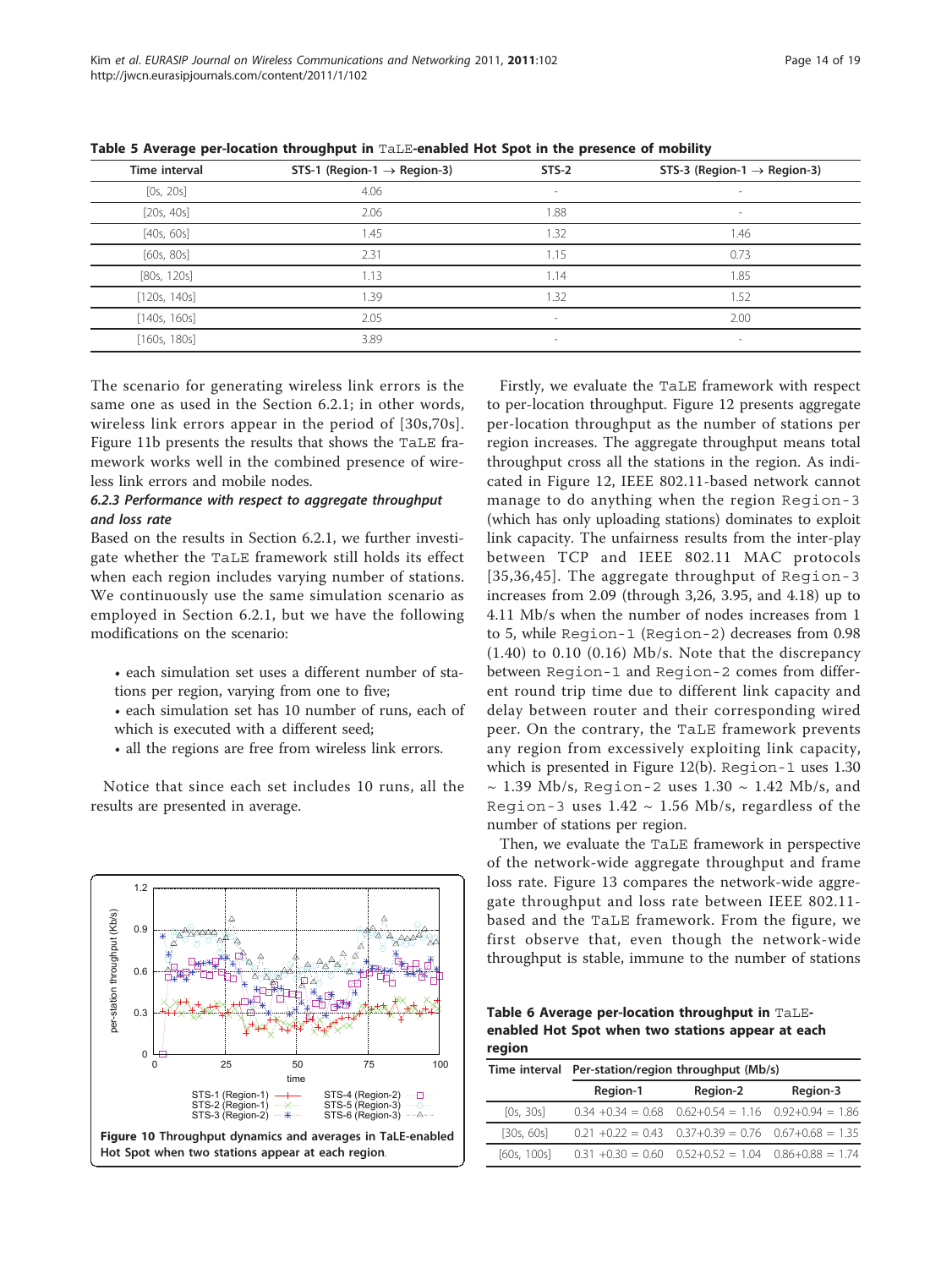0 25 50 75 100

STS-4 (Region-2) STS-5 (Region-3) STS-6 (Region-3)

Figure 11 Throughput dynamics in TaLE-enabled Hot Spot in the presence of mobility and wireless link errors.

Ð

 $\ldots \overline{\Lambda} \ldots$ 

time

'\*−

STS-1 (Region-1) STS-2 (Region-1) STS-3 (Region-2)



0

(a) With mobility (b) With mobility and wireless link errors

in both networks, the throughput of TaLE-enabled network is a little smaller than that of IEEE 802.11-based network due to the TaLE overhead resulted from broadcasting beacon frame to estimate channel state (Figure [13a](#page-15-0)). We however observe that TaLE-enabled network experiences significantly less loss rate than IEEE 802.11 network does (Figure [13b](#page-15-0)). Based on two metrics in Figure [13a](#page-15-0) and [13b](#page-15-0), we can realize that the TaLE framework can reduce bandwidth waste used to retransmit lost frames, so that the effective throughput consequently increases.

 $\Omega$ 

 $0.3$ 

0.6

per-station throughput (Kb/s)

per-station throughput (Kb/s)

 $0.9$ 

<span id="page-14-0"></span>1.2

Remark: The performance metrics that we have used in this section show the superior performance of the proposed TaLE framework against that of the original IEEE 802.11-based network. This is because all the stations in a specific location cannot use more bandwidth than its allocated amount, which is decided by a given service differentiation ratio. The TaLE framework installed at the AP actually enforces the differentiation together with the feedback control of TCP (or TCPlike) protocol. Even if wireless errors disrupt the data transmissions or some mobile scenarios appear (so that the available bandwidth is changed), the framework can redistribute the current available bandwidth according to the service differentiation since it continuously keeps track of the current state of the network bandwidth and the current locations of the mobile nodes. Note that all these aspects are embedded in Eq. (10).

0 25 50 75 100

STS-4 (Region-2) STS-5 (Region-3) STS-6 (Region-3)

Ē

time

-≫

STS-1 (Region-1) STS-2 (Region-1) STS-3 (Region-2)

#### 6.3 Performance in case of heterogeneous station

In this section, we investigate the effect of the TaLE framework when each region has a different number of flows and each flow has different traffic properties. We use the following three different types of stations according to the property of their data flows instead of

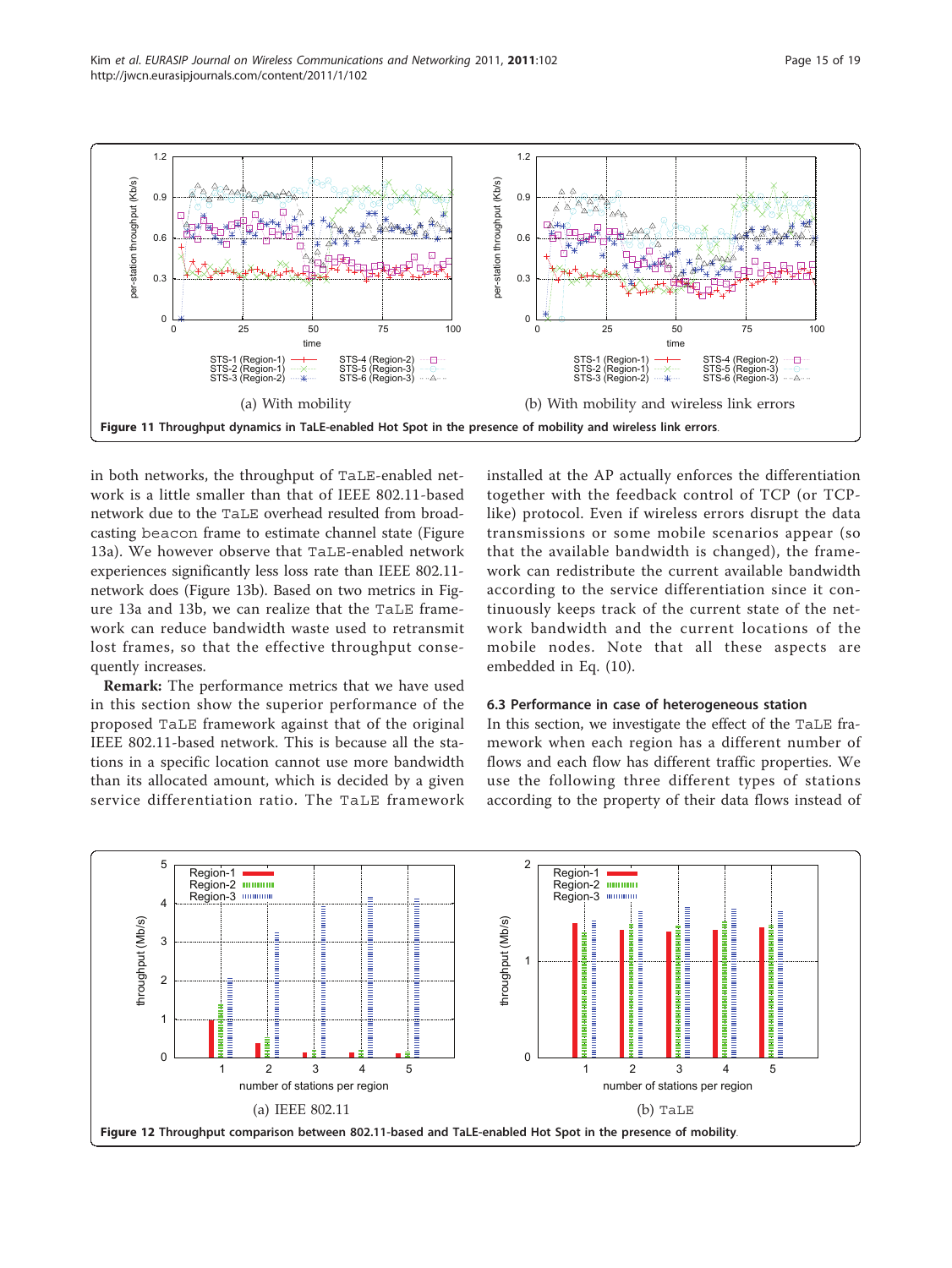<span id="page-15-0"></span>

STS-1, STS-2, and STS-3 used in previous simulation studies:

• Region-1 has a TYPE-1 station, which conducts bulk download, and generates web-surfing-type traffic and also messenger-type traffic;

• Region-2 has a TYPE-2 station, which downloads bulk data;

• Region-3 serves a TYPE-3 station, which uploads its data.

Note that TYPE-1 station has three flows, while others have a single flow. As for application traffic, we generate bulk download or upload traffic with FTP, web traffic with an exponential distributed traffic generator, and messenger traffic with a Pareto distributed traffic generator.

#### 6.3.1 Performance with respect to per-location throughput

In this study, we employ the same simulation scenarios as used in Section 6.1.1 except that TYPE-1, TYPE-2, and TYPE-3 stations are employed instead of STS-1, STS-2, and STS-3.

Figure 14 and Table [7](#page-16-0) present throughput dynamics and average throughput of TaLE-enabled Hot Spot network. Note that we do not include corresponding results of IEEE 802.11-based network since the results show similar trends to those in Section 6.1 in the way that IEEE 802.11-based network provides neither fairness nor differentiation.

We observe from Figure 14 that TaLE-enabled Hot Spot network does not suffer from any unfairness when all the regions are assigned to the same weight and successfully provides service differentiation according to the given weights at the other case. Specifically, in the period of [20s, 40s], the average throughput of Region-1 and that of Region-2 are almost equal to each other

(2.04 and 2.10 Mb/s, respectively). Similarly, in the period of [40s, 60s], all the three regions use almost equal bandwidth. When different priorities are assigned to different Regions in the period of [60s, 120s], each region is entitled to use different network bandwidth according to the weight assigned to them. After Region-2 stops serving TYPE-2 stations at the instant of 140s, the Region-1 and Region-3 share the available bandwidth evenly in the period of [140s, 160s]. Consequently, per-location throughput for each region is nearly equal to each other when all the regions have the same weight, which reconfirms that per-location fairness achieved in the TaLE framework is almost immune to the number of flows and their traffic types. On the other hand, per-location throughput is differentiated according to per-location weight in the period of [60s, 120s]. In order to present those results in detail, Table [7](#page-16-0) presents numerical results at each period. As already



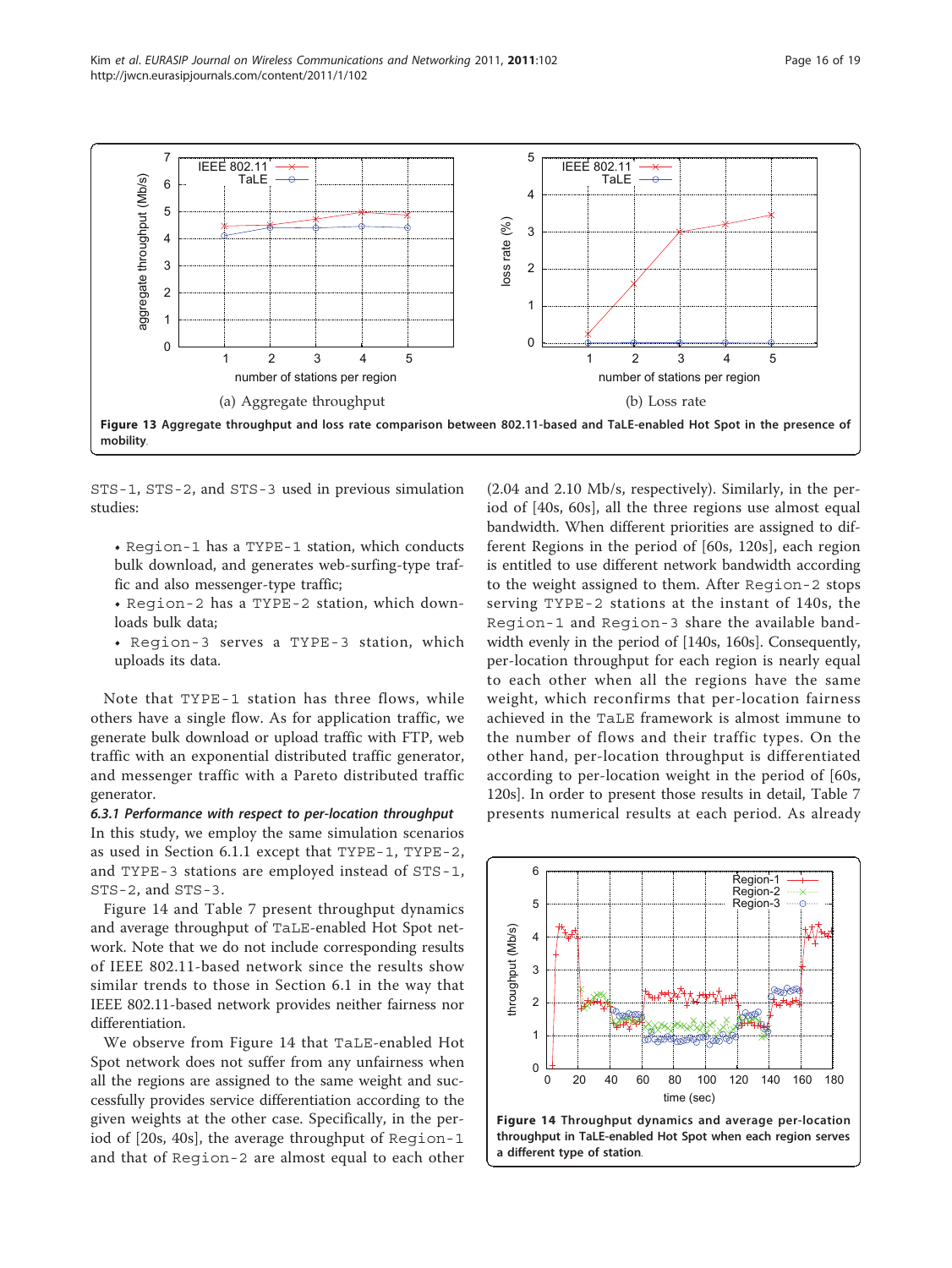<span id="page-16-0"></span>Table 7 Throughput dynamics and average per-location throughput in TaLE-enabled Hot Spot when each region serves a different type of station.

| <b>Time Interval</b> | Region-1<br>(TYPE-1 STS) | Region-2<br>(TYPE-2 STS) | Region-3<br>(TYPE-3 STS) |
|----------------------|--------------------------|--------------------------|--------------------------|
| [0s, 20s]            | 3.95                     |                          |                          |
| [20s, 40s]           | 2.04                     | 2.10                     |                          |
| [40s, 60s]           | 1.30                     | 151                      | 1.65                     |
| [60s, 120s]          | 2.06                     | 1.26                     | 0.92                     |
| [120s, 140s]         | 1.30                     | 1.36                     | 1.48                     |
| [140s, 160s]         | 1.87                     | ۰                        | 2.35                     |
| [160s, 180s]         | 3.92                     |                          |                          |

discussed with Figure [14](#page-15-0), we observe that the TaLE framework can accurately support both service differentiation and fairness according to a given set of per-location weights for each period.

#### 6.3.2 Performance in the presence of link errors

We then check whether or not the TaLE framework continuously supports the service differentiation when wireless link disrupts the wireless transmissions. We use the same simulation scenario as used in Section 6.3.1 for this study except what follows:

- there is no mobile scenarios for any station;
- all the regions are assigned to the same weight;
- wireless link errors specified in Section 6.1.2 appear in the period of [60s,120s].

Figure 15 and Table 8 present throughput dynamics measured in TaLE-enabled Hot Spot. Figure 15 shows that, even if wireless link errors are incurred in the Region-1, the service differentiation supported by TaLE framework is continuously working with a small throughput degradation at the erroneous region while

Table 8 Average per-location throughput of TaLEenabled Hot Spot in the presence of wireless link errors.

| Time interval | Region-1<br>$(TYPE-1)$ | Region-2<br>$(TYPE-2)$ | Region-3<br>$(TYPE-3)$ |
|---------------|------------------------|------------------------|------------------------|
| [0s, 20s]     | 3.81                   |                        |                        |
| [20s, 40s]    | 1.87                   | 2.03                   |                        |
| [40s, 60s]    | 1.22                   | 1.36                   | 1.58                   |
| [60s, 120s]   | 0.94                   | 1.15                   | 0.86                   |
| [120s, 140s]  | 1.23                   | 1.30                   | 1.91                   |
| [140s, 160s]  | 1.73                   | -                      | 2.28                   |
| [160s, 180s]  | 3.72                   | $\overline{a}$         | $\qquad \qquad$        |

exiting IEEE 802.11-based network does not respond to the errors.

Table 8 compares in detail per-location throughput between IEEE 802.11-based and TaLE-enabled Hot Spot at each period when previously introduced two-state Markov-modulated wireless errors occurs at the Region-1.

# 6.3.3 Performance in the presence of mobility

We then verify whether the TaLE framework continuously supports the service differentiation when two stations, TYPE-1 and TYPE-3, exchange their positions. We use the same simulation scenario as used in Section 6.1.3 for this study except that TYPE-1, TYPE-2, and TYPE-3 are used instead of STS-1, STS-2, and STS-3.

Figure 16 and Table [9](#page-17-0) present per-station throughput dynamics and average throughput of three stations in TaLE-enabled network. We observe that the TaLEenabled framework supports distinct service differentiation agreeable to weights from Figure 16. Especially, in the period of [60s, 80s], the highest bandwidth is assigned to TYPE-1 station since the highest weight is set to Region-1. Once TYPE-1 station moves to

6 TYPE-1 STS (Region-1) TYPE-2 STS (Region-2) TYPE-3 STS (Region-3) 5 c. hroughput (Mb/s) throughput (Mb/s) 4 3 2 1  $\Omega$  0 20 40 60 80 100 120 140 160 180 time (sec) Figure 15 Throughput dynamics of TaLE-enabled Hot Spot in the presence of wireless link errors.

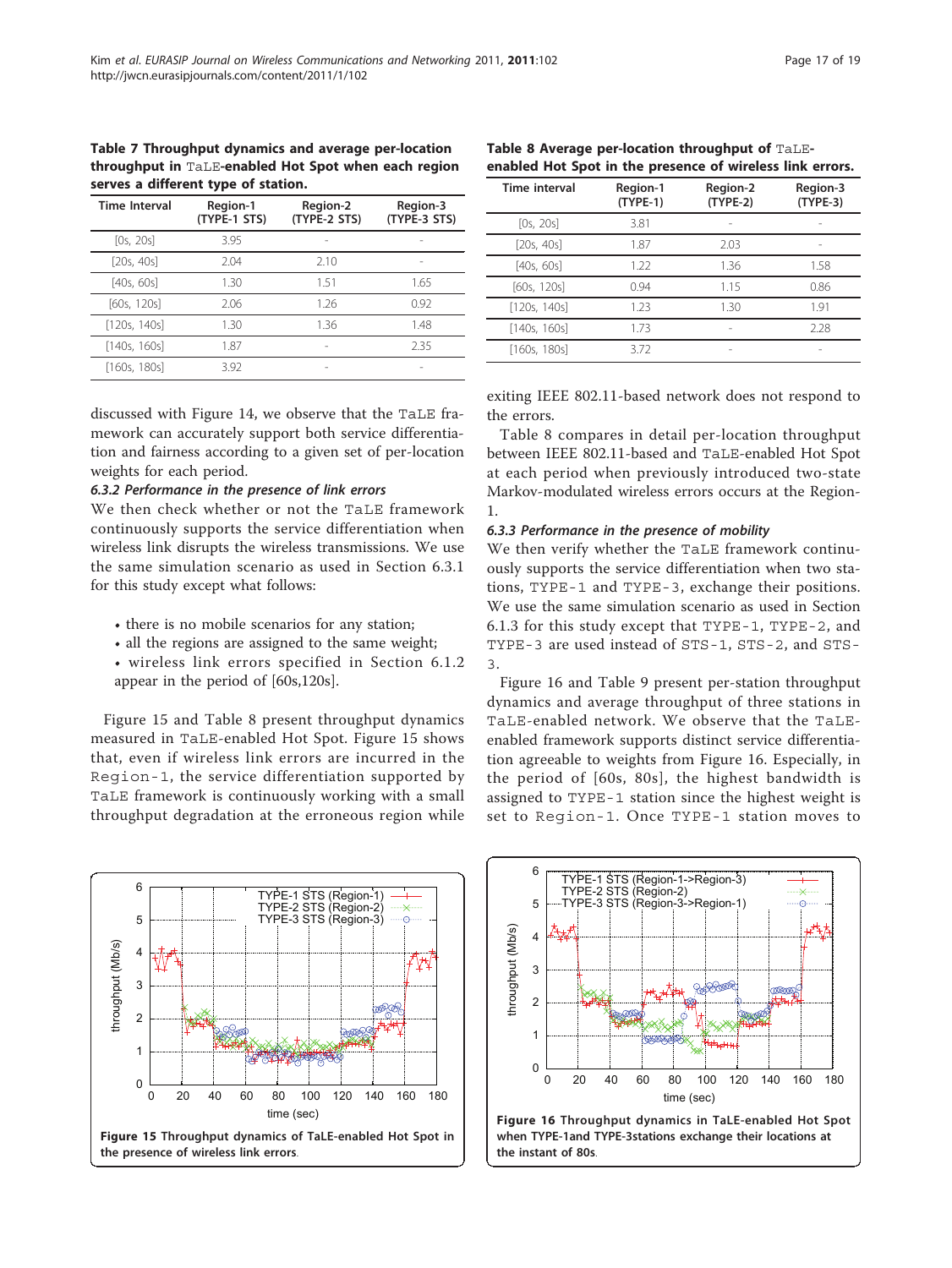#### <span id="page-17-0"></span>Table 9 Average per-station throughput in TaLE-enabled Hot Spot when TYPE-1 and TYPE-3 stations exchange their locations at the instant of 80s

| Time interval | <b>TYPE-1 STS</b> | TYPE-2 STS               | TYPE-3 STS |
|---------------|-------------------|--------------------------|------------|
| [0s, 20s]     | 4.10              |                          | -          |
| [20s, 40s]    | 1.99              | 2.20                     |            |
| [40s, 60s]    | 1.33              | 1.48                     | 1.64       |
| [60s, 80s]    | 2.15              | 1.29                     | 0.95       |
| [80s, 120s]   | 1.18              | 1.10                     | 2.12       |
| [120s, 140s]  | 1.26              | 1.49                     | 1.69       |
| [140s, 160s]  | 1.95              | -                        | 2.32       |
| [160s, 180s]  | 3.82              | $\overline{\phantom{a}}$ | -          |

Region-3 and simultaneously TYPE-3 station move to Region-1 according to mobile scenario, TYPE-3 station comes to use the highest bandwidth since its current location becomes Region-1 with the highest weight. When all the regions come to have the same weight, i.e., the periods of [40s, 60s] and [120s, 140s], we can see all the regions use equal quantity of network bandwidth. Table 9 specifically enumerates per-station average throughput in TaLE-enabled Hot spot network at each period of simulation. Conclusively, even though different types of flows are served at each station and mobile scenario is presented, the simulation results indicate that the TaLE framework can provide the service differentiation according to per-location weight.

### 7 Conclusion

As location-based services (LBSs) become attractive services and are expected to be widely used, we need to directly use location information to provide service differentiation and/or fairness for them, which is completely different from existing per-station and per-flow service differentiation. In this paper, we have introduced per-location target load in order to support location-based service differentiation, then devised Target Load Estimator (TaLE) to determine current per-location target load, and finally proposed a TaLE-based framework of QoS provisioning in IEEE 802.11-based Hot Spot networks. In the TaLE-based framework, the AP keeps track of current per-location load diverged from a given per-location share of link capacity and its contribution to current network-wide load, and it feedbacks the load information to traffic senders. Based on the load information, each traffic sender adjusts its sending rate. We have implemented the proposed framework in ns-2 simulator, and we carried out an extensive set of simulations to evaluate its performance with respect to fairness and service differentiation. The simulation results have indicated that the proposed TaLE-based framework can successfully

support both the per-location fairness and service differentiation, irrespective of the number of stations per location, station mobility, the number of flows per station, traffic types, and any combination thereof.

We have several directions for ongoing and future research. We plan to extend the TaLE framework to accommodate multi-hop cases with mobile scenarios and also extend it to accommodate other transport protocol, such as UDP, by designing an appropriate rate feedback control scheme. We then would like to build up an integrated framework of per-location, per-station, and per-flow QoS provisioning, adaptive to link status, traffic type and mobile scenario.

#### Acknowledgements

This work was supported in part by the IT R&D program of MKE/KEIT [KI001822, Research on Ubiquitous Mobility Management Methods for Higher Service Availability], and in part by the KCC (Korea Communications Commission), Korea, under the R&D program supervised by the KCA (Korea Communications Agency) (KCA-2011-09913-04003). aNote that "differentiation" does not mean any service guarantee in perspective of network bandwidth and delay, but gives a different priority to different traffic. <sup>b</sup>We interchangeably use region, location, and place in this paper.

#### Author details

<sup>1</sup>School of Electrical Engineering, Korea University, Anam-Dong, Seongbuk-Gu, Seoul 136-713, Korea <sup>2</sup>Department of Information & Communications Dongguk University-Seoul, Korea<sup>3</sup>Department of Information and Communication Engineering, DGIST, Korea

#### Competing interests

The authors declare that they have no competing interests.

#### Received: 26 February 2011 Accepted: 18 September 2011 Published: 18 September 2011

#### References

- 1. IEEE 802.11 WG, Part 11, Wireless LAN medium access control (MAC) and physical layer (PHY) specification, in IEEE 802.11 Standard (1999)
- 2. NTT DOCOMO, Ntt docomo i-mode. [http://www.nttdocomo.com/services/](http://www.nttdocomo.com/services/imode/index.html) [imode/index.html](http://www.nttdocomo.com/services/imode/index.html)
- 3. Sprint, Sprint navigation.<http://navigation.sprint.com/snweb>
- 4. Verizon, Verizen chaperone and navigator. [http://products.vzw.com/index.](http://products.vzw.com/index.aspx?id=fnd_toolsApps_childFinder) [aspx?id=fnd\\_toolsApps\\_childFinder](http://products.vzw.com/index.aspx?id=fnd_toolsApps_childFinder)
- 5. Federal Communications Commission (FCC), Fcc report to congress on the deployment of e-911 phase ii services by tier iii service providers (2005)
- 6. S Pilosof, R Ramjee, D Raz, Y Shavitt, P Sinha, Understanding TCP fairness over wireless LAN, in Proceedings of IEEE INFOCOM (2003)
- 7. E-J Lee, H-T Lim, S-J Seok, C-H Kang, A scheme for enhancing TCP fairness and throughput in IEEE 802.11 WLANs. In Proceedings of IFIP NETWORKING (2007)
- 8. Y Wu, Z Niu, J Zheng, Study of the TCP upstream/downstream unfairness issue with per-flow queuing over infrastructure-mode WLANs. Wirel. Commun. Mob. Comput. 5(4), 459–471 (2005). doi:10.1002/wcm.303
- 9. X Lin, X Chang, JK Muppala, VQ-RED: An efficient virtual queue management approach to improve fairness in infrastructure WLAN, in Proceedings of IEEE Local Computer Networks (LCN) (2005)
- 10. J Ha, C-H Choi, TCP fairness for uplink and downlink flows in WLANs, in Proceedings of IEEE Globecom 2006 (2006)
- 11. M Gong, Q Wu, C Williamson, Queue management strategies to improve TCP fairness in IEEE 802.11 wireless LANs, in Proceedings of Workshop on Resource Allocation in Wireless Networks (RAWNET) (2006)
- 12. N Blefari-Melazzi, A Detti, I Habib, A Ordine, S Salsano, TCP fairness issues in IEEE 802.11 networks: Problem analysis and solutions based on rate control. IEEE Trans. Wirel. Commun. 6, 1346–1355 (2007)